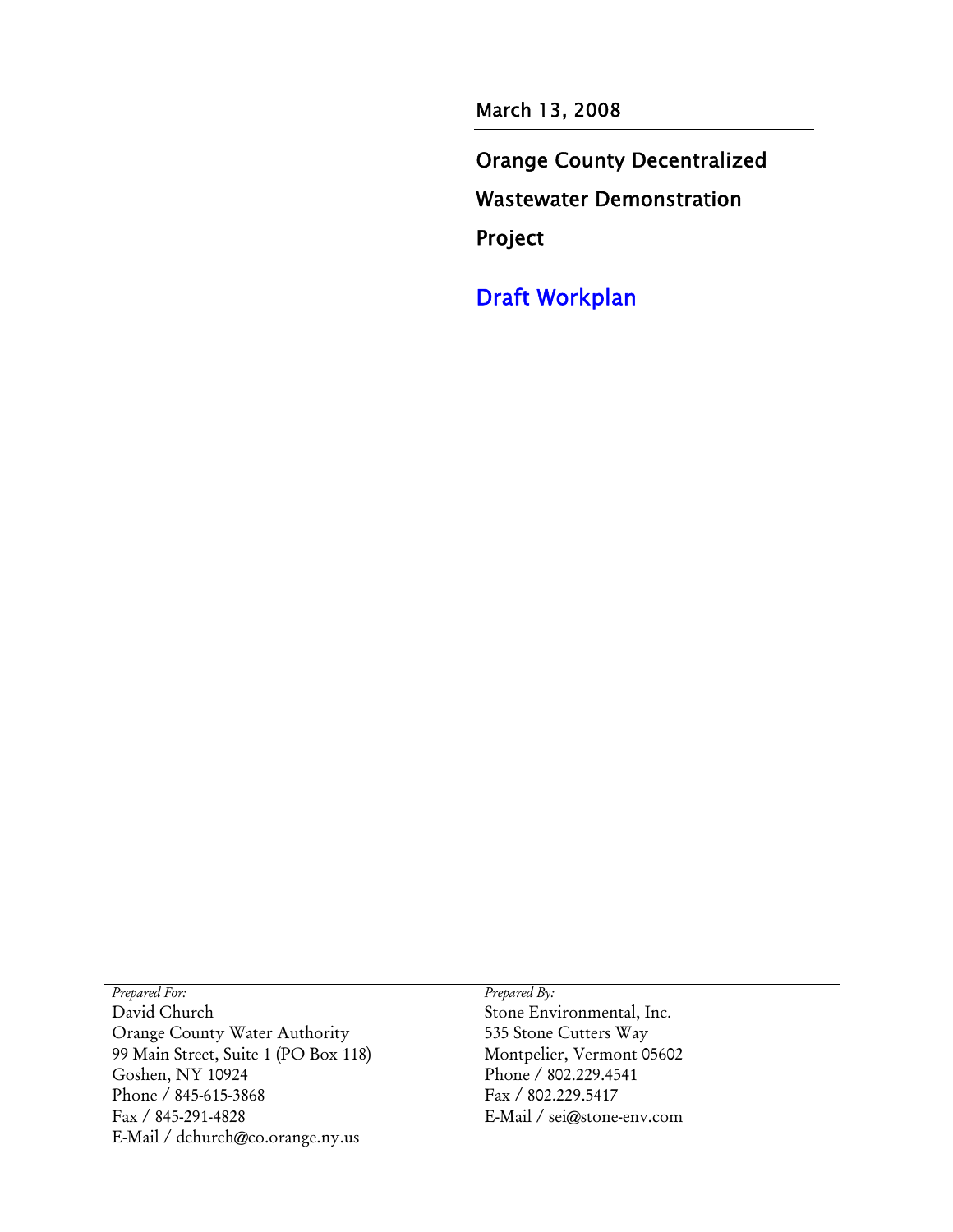| <b>Table of Contents</b> |  |
|--------------------------|--|
|                          |  |
|                          |  |
|                          |  |
|                          |  |
|                          |  |
|                          |  |
|                          |  |
|                          |  |
|                          |  |
|                          |  |
|                          |  |
|                          |  |
|                          |  |
|                          |  |
|                          |  |
|                          |  |
|                          |  |
|                          |  |
|                          |  |
|                          |  |
|                          |  |
|                          |  |
|                          |  |
|                          |  |
|                          |  |
|                          |  |
|                          |  |
|                          |  |
|                          |  |
|                          |  |
|                          |  |
|                          |  |
|                          |  |
|                          |  |
|                          |  |
|                          |  |
|                          |  |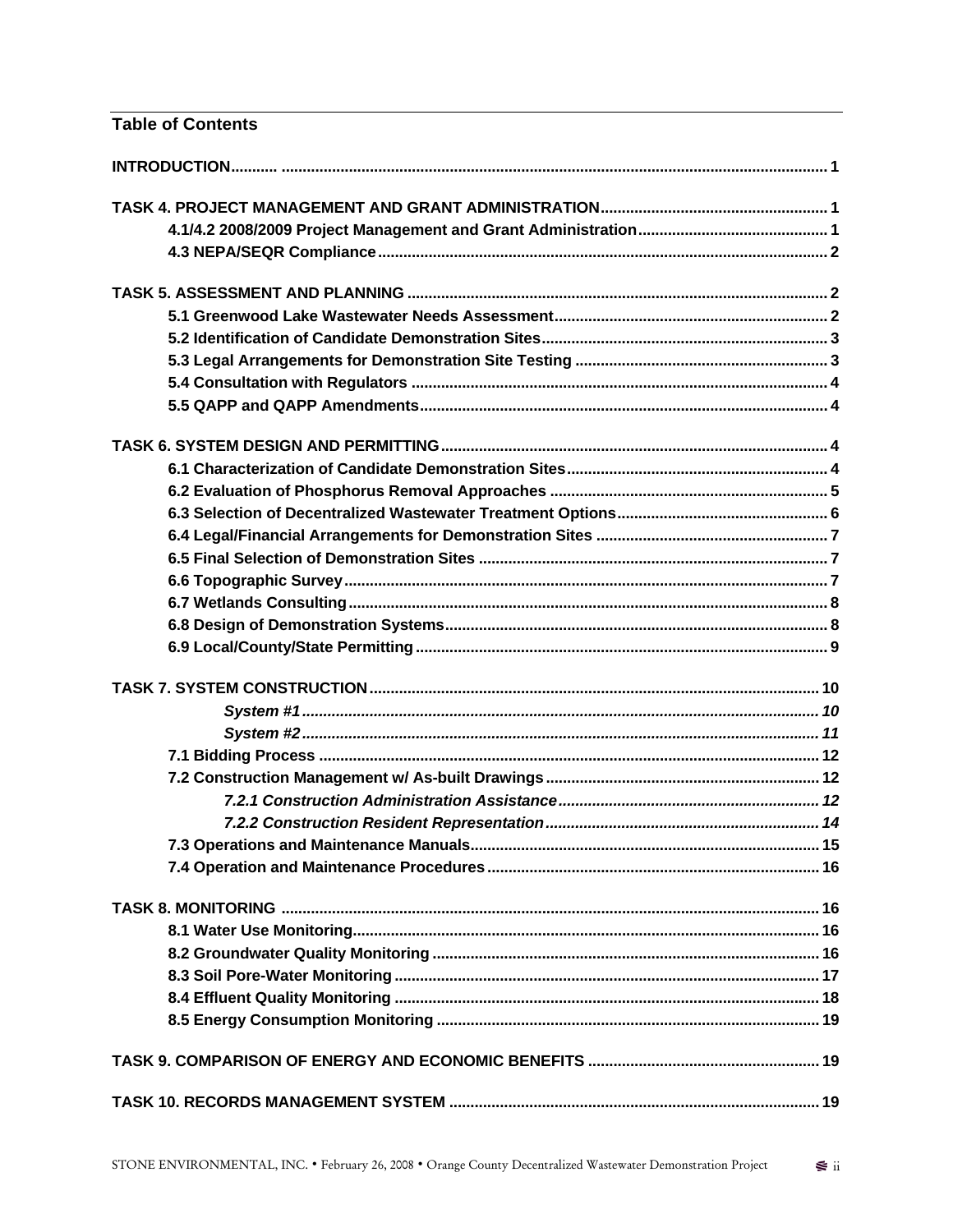| 11.1.2 Presentations to Homeowner Associations and Local Boards 20           |  |
|------------------------------------------------------------------------------|--|
|                                                                              |  |
|                                                                              |  |
|                                                                              |  |
|                                                                              |  |
|                                                                              |  |
|                                                                              |  |
|                                                                              |  |
| 11.3 Dissemination of Project Findings to Regional and National Audiences 23 |  |
|                                                                              |  |
|                                                                              |  |
|                                                                              |  |
|                                                                              |  |
|                                                                              |  |
|                                                                              |  |
|                                                                              |  |
|                                                                              |  |
|                                                                              |  |
| <b>SCHEDULE</b>                                                              |  |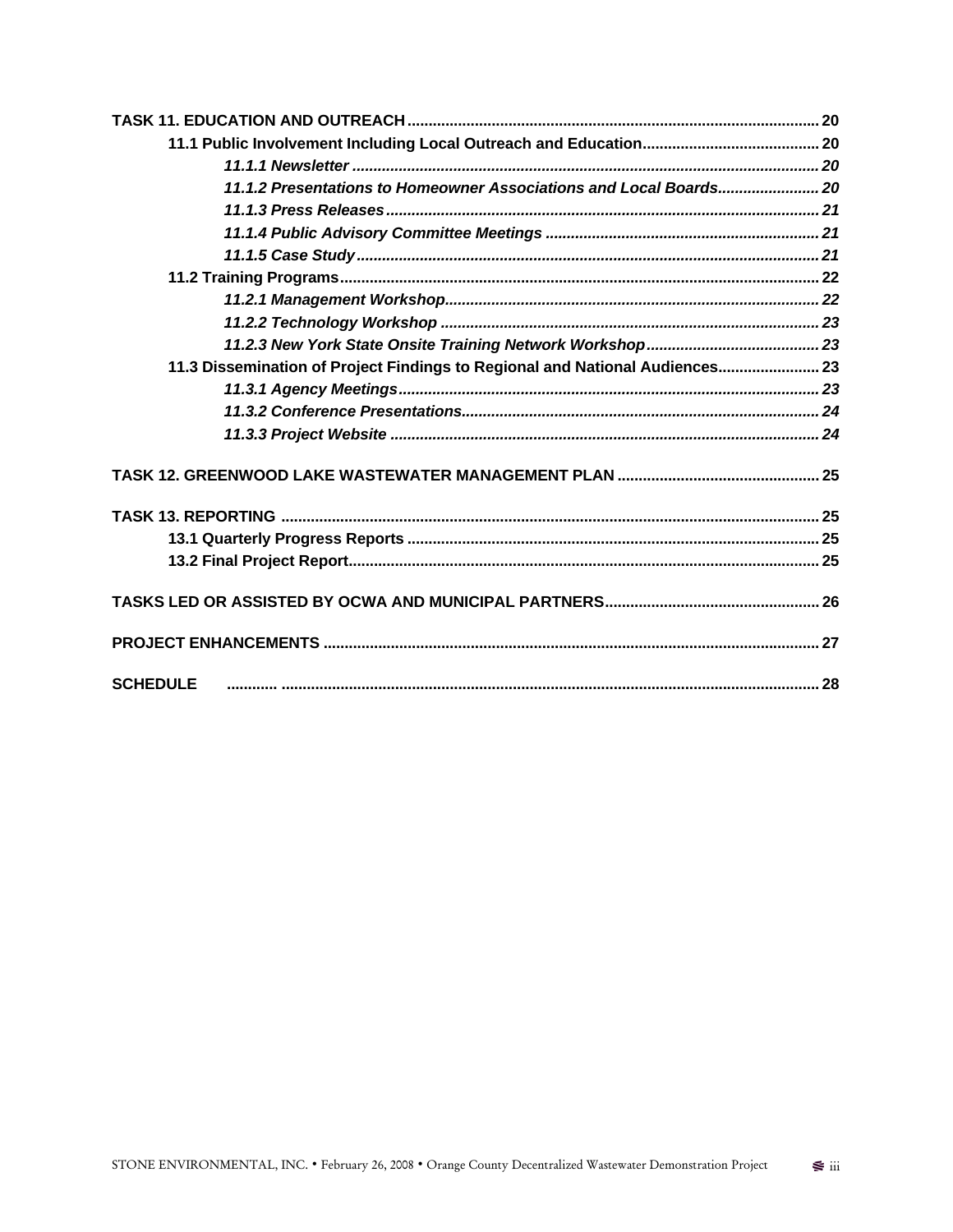#### **INTRODUCTION**

This draft workplan is intended to cover the entire project, with the exception of the Start-up tasks and Mountain Lodge Park study, which were covered under Stone's original contract with OCWA. The workplan includes services performed by Stone Environmental and its subcontractors (Stone Team) as well as the Orange County Water Authority (OCWA) and municipal partners. Many of the tasks described require coordination among the Stone Team, OCWA, the Village of Greenwood Lake, and the Town of Warwick. This workplan has been developed from the perspective that all of these entities are part of a common Project Team. Based on discussions to date, certain tasks are assigned to OCWA, where OCWA's involvement is critical to the success of the project. These tasks are also listed separately in the section titled "Tasks Led or Assisted by OCWA and Municipal Partners".

This workplan includes the required elements of OCWA's agreements with the Environmental Protection Agency (EPA) and the New York State Energy Research and Development Authority (NYSERDA). The workplan describes the detailed tasks to carry out the two grant agreements and provides a structure that should be useful to all project partners. The first task described by this workplan is Task 4, project management and grant administration. Tasks 1-3 relate to project start up and to the Mountain Lodge Park assessment, which were described in Stone Environmental's contract with OCWA.

### **TASK 4. PROJECT MANAGEMENT AND GRANT ADMINISTRATION**

### **4.1/4.2 2008/2009 Project Management and Grant Administration**

Stone Environmental will provide project management. Stone's project management will include applying reasonable standards of quality and care in performance of tasks conducted by Stone and its subcontractors, tracking costs incurred by Stone and its subcontractors and managing these within the allocated funds, tracking progress against a schedule of tasks (attached), communicating project status to OCWA, working cooperatively with OCWA to implement changes to this workplan as required and resolve any conflicts that may develop in the course of the project, and managing performance of contract obligations in furtherance of OCWA's best interests.

Grant administration will be the responsibility of OCWA. OCWA will prepare requests for reimbursement for submission to EPA Region 2 and NYSERDA. OCWA will process invoices for services and expenses submitted to it by Stone Environmental and firms hired by OCWA to provide labor and materials for construction of wastewater treatment demonstration systems. OCWA will track matching funds and in-kind services contributed by municipal partners, as well as its own funds and services offered in furtherance of the project. OCWA will negotiate any necessary contract amendments or time extensions with the funding agencies.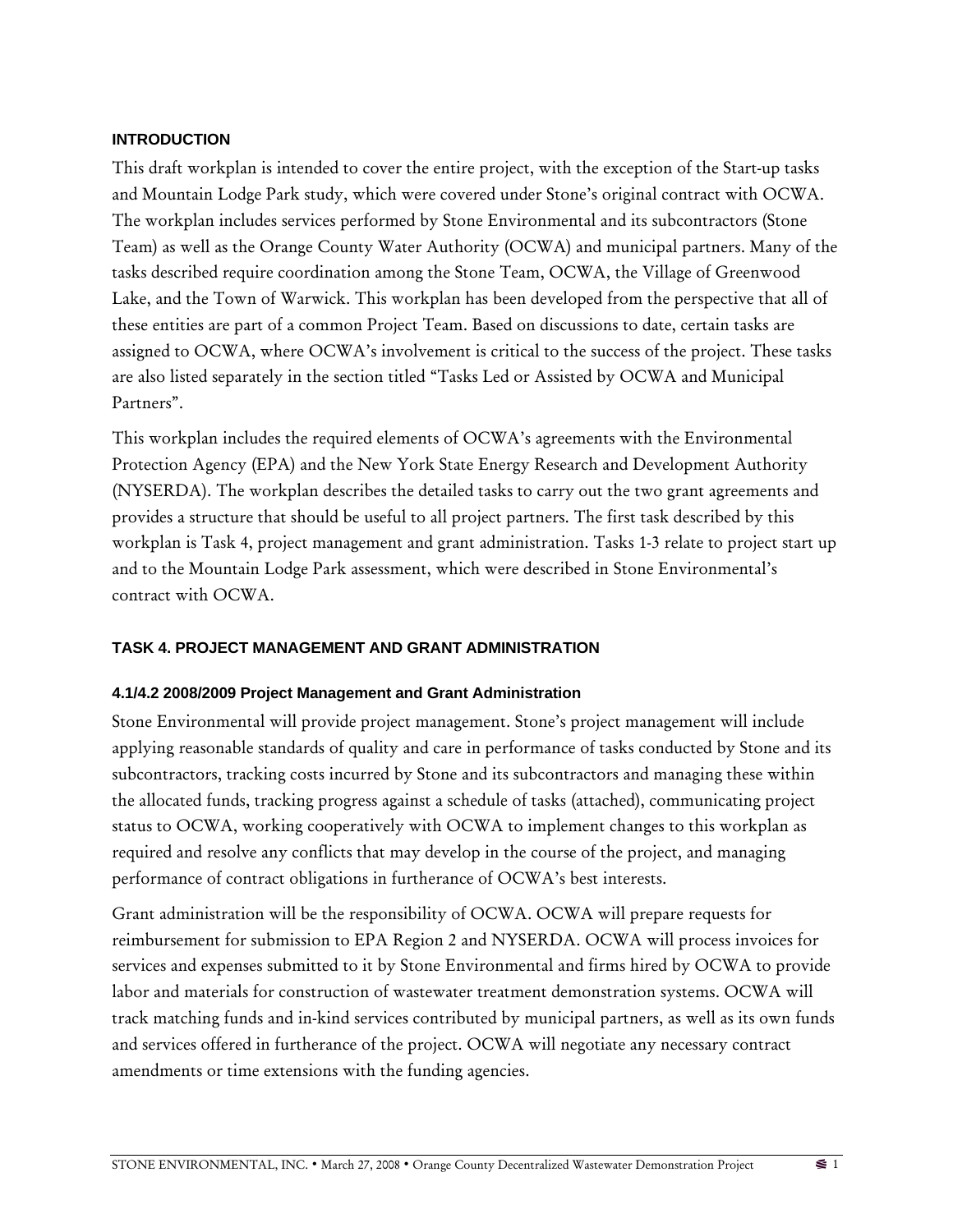### **4.3 NEPA/SEQR Compliance**

In the NYSERDA/EPA project kick-off meeting held November 14 in Goshen, NY, representatives of NYSERDA, EPA, and OCWA offered assistance in preparing filings or providing legal review to meet the requirements of NEPA and SEQR. The EPA representative offered assistance in preparing a filing under NEPA. The NYSERDA representative stated that NYSERDA may have previously made a State Environmental Quality Review (SEQR) determination relative to this project, but this was not definite, and she offered to forward any related documents to OCWA. The Acting Director of OCWA indicated that the Orange County Law Department could review the SEQR requirements and assist in making a determination about the applicability of SEQR in this project. OCWA, with any assistance required of the granting agencies and other departments of Orange County, will initiate and oversee any tasks required to comply with NEPA and SEQR. The Stone Team will assist OCWA by providing appropriate supporting documents, as requested.

### **TASK 5. ASSESSMENT AND PLANNING**

#### **5.1 Greenwood Lake Wastewater Needs Assessment**

The needs assessment will consist of two steps: 1) a data-driven needs analysis using GIS, and 2) a targeted needs assessment, which will result in the selection of three potential demonstration sites.

The needs analysis will involve manipulation of spatial data layers in a GIS environment to define parcels lacking adequate area or site conditions for wastewater dispersal. GIS data layers used in the analysis will include parcels, building footprints, aerial imagery, topography, soils, stream networks, and other data layers. System inspection data from the Village of Greenwood Lake's septic information management database will be linked to the parcel data.

GIS tools will be used to analyze existing parcels for suitable onsite wastewater system area. Mandated setbacks from lakes, wetlands, streams, steep slopes (>25%), property lines, wells, and existing features (e.g., building footprints) will be subtracted from total parcel areas to yield a calculated available area.

Known soil properties will yield long-term acceptance rates for each soil type in the study area using NRCS soils data and rates listed in the state and local regulations. Onsite system design assumptions using the effluent loading rates and typical design properties will yield appropriate onsite system construction area estimates for each parcel.

For each parcel in the assessment area, the available area will be compared to the area required for wastewater dispersal. Parcels on which the available area is less than the required area will be identified as "area limited". Parcels will be identified as being unconstrained by area when the available area is greater than or equal to the required area.

Additional GIS analysis will be conducted on developed and undeveloped parcels to determine relative suitability for onsite wastewater treatment. Soil properties, topography, depth to seasonal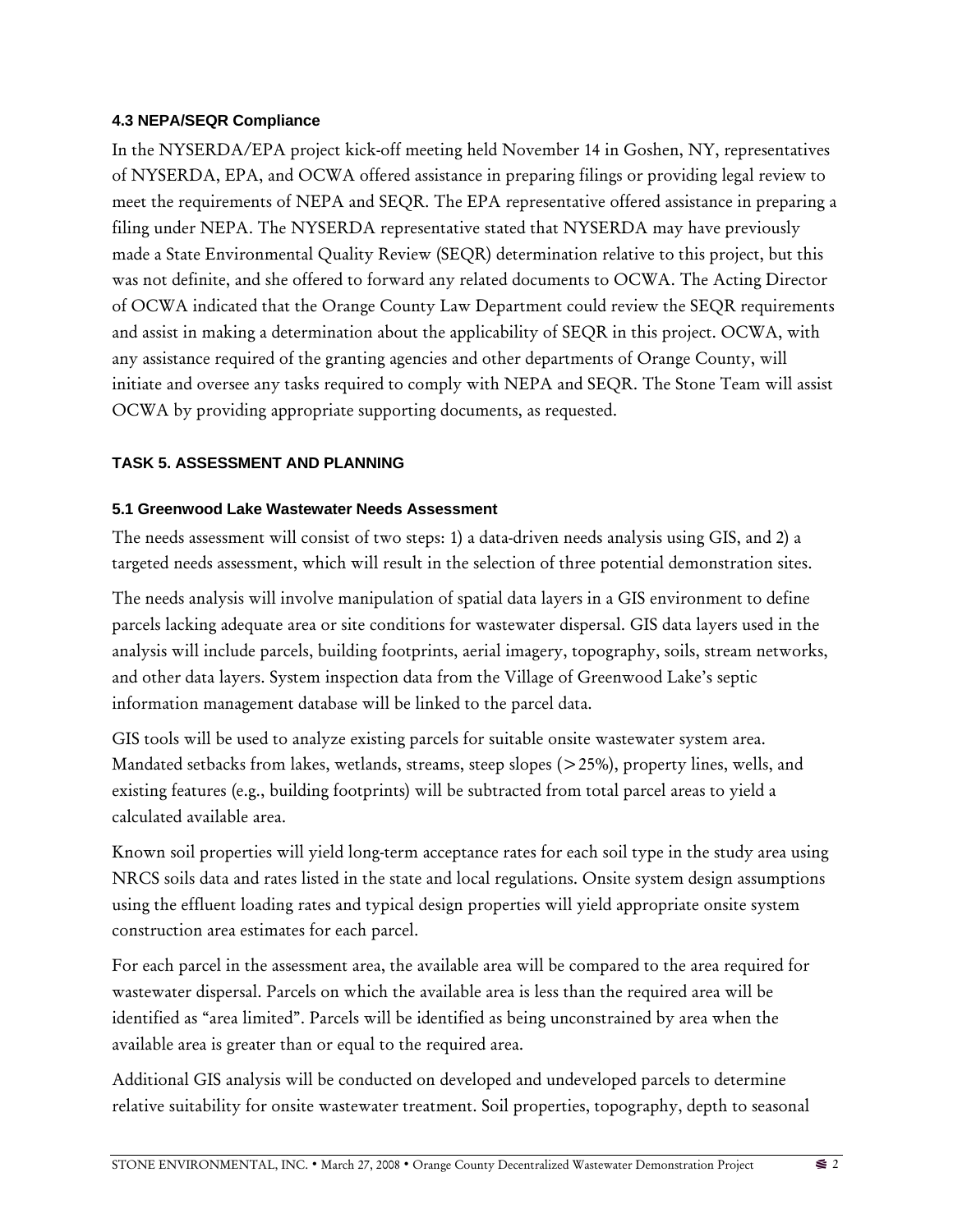high groundwater, and depth to bedrock will be used to identify areas with one or more limiting factors.

The data-driven needs analysis will aid in the identification of potential demonstration sites. In conjunction with the evaluation of appropriate wastewater treatment technologies (Task 6.3), the needs assessment will also serve as the basis for the Greenwood Lake Wastewater Management Plan (Task 12) by providing a parcel-level analysis with recommended solutions.

## **5.2 Identification of Candidate Demonstration Sites**

In the project kick-off meeting held November 14, 2007, EPA, NYSERDA, and OCWA representatives clarified that the project team may select as demonstration sites the two most appropriate sites identified through the needs assessment, reconnaissance, and outreach in the Village of Greenwood Lake and the Town of Warwick. Both sites may be in the Village of Greenwood Lake or the Town of Warwick, or one site may be in the Village and the other in the Town. The Village Hall, ball field, and public beach sites previously identified are considered potential sites, but there is no requirement that any of these sites be used. There are no requirements for the demonstration sites other than that they be consistent with the intent of demonstrating decentralized wastewater management solutions that are broadly applicable in the Greenwood Lake watershed. There is, however, a strong preference that one of the demonstration systems be a cluster system, serving three or more year-round residences. Priority will also be given to replacement of failed or inadequate systems, correcting known sources of improperly treated wastewater.

Data gathered during the needs assessment will be used to target specific areas of need within the study area. In cooperation with the Village of Greenwood Lake and/or the Town of Warwick, homeowners in areas highlighted through the needs assessment will be contacted to gauge their interest in participation and, if amenable, request permission to conduct a site visit. Stone and/or other team members will visit sites to assess their practicality as demonstration sites. Site visits will be documented with field notes and photos to aid the site selection process. The list of potential sites will be narrowed to three based on their strengths as demonstration sites and considering economic factors, through dialogue among the Stone Team, OCWA, the Village of Greenwood Lake, and the Town of Warwick. This short list of three candidate demonstration sites will be presented to the NYSERDA project manager for review.

## **5.3 Legal Arrangements for Demonstration Site Testing**

The Orange County Water Authority will lead establishment of agreements with owners of the candidate demonstration site properties granting right of entry for site testing. OCWA may collaborate with the Orange County Law Department and the Planning Department to prepare agreements that are legally valid and acceptable to the property owners. Right-of-ways will be obtained from adjoining property owners for personnel or equipment to access candidate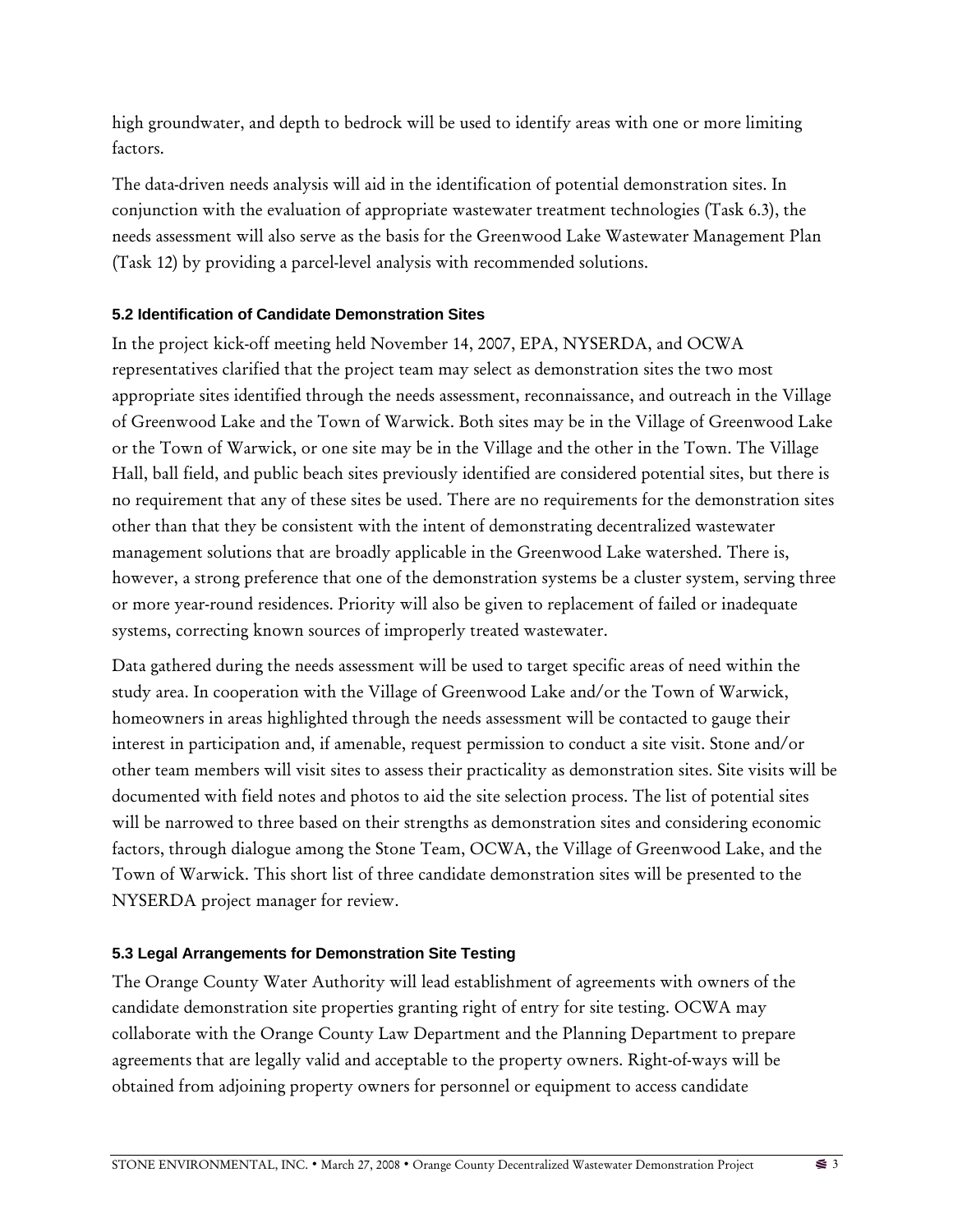demonstration sites without road frontage, as required. Brief visual inspection where no field testing is conducted may be performed with verbal approval by a property owner.

## **5.4 Consultation with Regulators**

Discussions with regulators in the Orange County Department of Health and the New York State Department of Environmental Conservation (NYSDEC) will commence in the early stages of the project so that there will be sufficient time to evaluate what types of systems are likely to be permitted and to influence decision makers regarding the acceptability of different treatment options. Our approach will be to solve potentially contentious permitting issues before submitting permit applications, such that approval of the designs is a formality. We expect to engage in an extended dialogue with the regulators in 2008, in concert with the Tasks 5.1 to 5.3 above.

## **5.5 QAPP and QAPP Amendments**

A quality assurance performance plan (QAPP) will be prepared for review by NYSERDA and review and approval by EPA. The QAPP will describe collection and analysis of primary data as well as the use of monitoring data provided by others. Site characterization methods described in the QAPP will include soil interpretation (i.e., test pits), soil sampling and analysis, and percolation testing. The QAPP will describe the monitoring plan for the demonstration systems, water analysis methods, and data analysis techniques. Quality assurance measures will include collection of duplicate samples of approximately 10% of the total sample load, quality control checks of any transcribed data, and the quality assurance measures in force at the selected analytical laboratory.

A Quality Assurance Project Plan should not be a static document. In nearly all projects, data collection activities change as new information is considered and methods are refined. If necessary, the QAPP will be amended at the outset of monitoring, after selection of the demonstration sites and treatment systems. The QAPP may be further amended as necessary through the monitoring phase. Amendment to the QAPP will be sent to EPA for review; however, we will not delay scheduled activities in the event we do not receive a timely response.

## **TASK 6. SYSTEM DESIGN AND PERMITTING**

### **6.1 Characterization of Candidate Demonstration Sites**

The suitability of existing soils for wastewater dispersal will be evaluated at three candidate demonstration system sites by interpreting the soil profile in test pits, performing percolation tests, and analyzing the chemical composition of soil samples.

At each site, test pits will be excavated in a minimum of two widely spaced locations. The number and location of test pits will depend on soil variability, topography, potential drainfield size, and other factors. Stone scientists will direct the digging, which may be accomplished by a hired excavator or by an operator with the Village of Greenwood Lake or the Town of Warwick. The test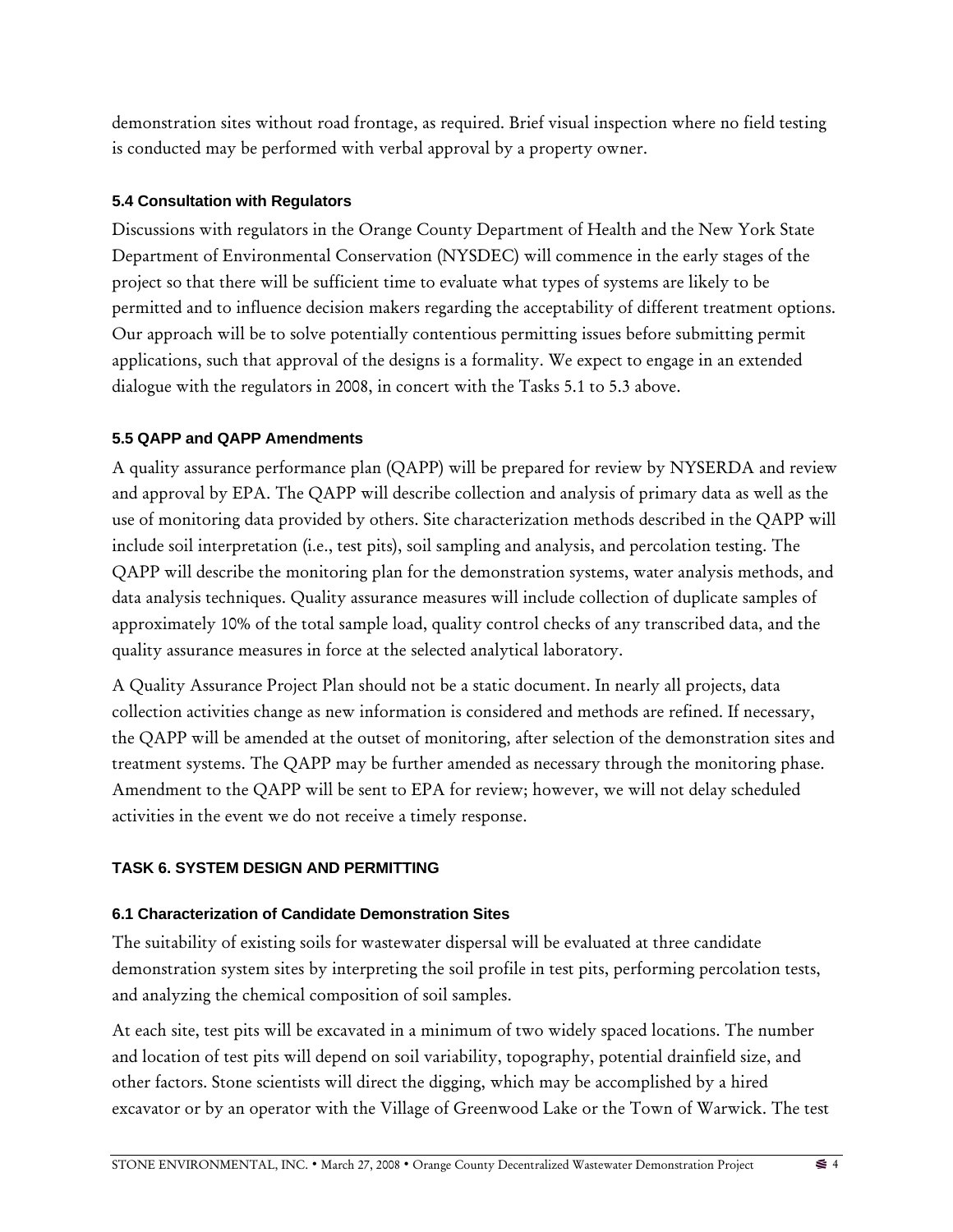pits will be excavated in a manner that minimizes the possibility of danger to the evaluator (e.g., the pits may be tiered to prevent cave-in). Prior to digging, an underground utilities locating service will be contacted to mark buried utilities in the area of the proposed absorption field.

Test pits will be dug to a depth of eight feet or a minimum of four feet below the bottom of the proposed absorption area, whichever is deeper, or until refusal is met. Soil evaluations will be conducted using the procedures in the Individual Residential Wastewater Treatment Systems Design Handbook, New York State Department of Health (1996) and the Field Book for Describing and Sampling of Soils, USDA-NRCS. Soil and geologic conditions that will be characterized include:

- Soil type (including texture, structure, color, and mottling)
- Groundwater level (both current and historic)
- Depth to bedrock
- Presence of highly fractured or channeled rock substrata
- Soil hydraulic conductivity

Unless the site is clearly unsuitable based on the test pit or percolation test data, soil samples will be collected at each potential demonstration system site from the area of the proposed drainfield to evaluate the phosphorus sorption (binding) potential of the soils. Analyses of the soil's extractable iron and aluminum, calcium, and magnesium content, pH, and cation exchange capacity will be performed. These data will be used to evaluate whether the phosphorus sorption potential of soils appears to be adequate to renovate phosphorus released in wastewater or whether the phosphorus removal needs to be enhanced through the wastewater treatment train or dispersal field.

### **6.2 Evaluation of Phosphorus Removal Approaches**

Phosphorus loading from onsite wastewater systems may be reduced through several approaches. The sources of phosphorus inside the home or business may be reduced by substituting phosphorus free detergents for detergents containing phosphorus, by eliminating garbage macerators, and by separating grey water from blackwater, for instance through the use of composting toilets. Reducing water use in the home or business may also allow the treatment system and drainfield to operate more efficiently, enhancing phosphorus removal. Designing the drainfield to maximize the soil volume available for treatment (e.g., through pressure dosing effluent in the shallow soil horizon) will also enhance renovation of treated effluent and increase phosphorus sorption in the soils. Drainfields may also be amended with materials (e.g., expandable clay aggregates, iron rich byproducts of steel manufacturing, crushed brick, et cetera) that have a higher phosphorus sorption potential than native soils. Finally, a phosphorus removal component, utilizing either a media with high phosphorus sorption capacity or chemical additions to precipitate phosphorus, may be inserted in the treatment train, between an advanced wastewater treatment unit and the drainfield.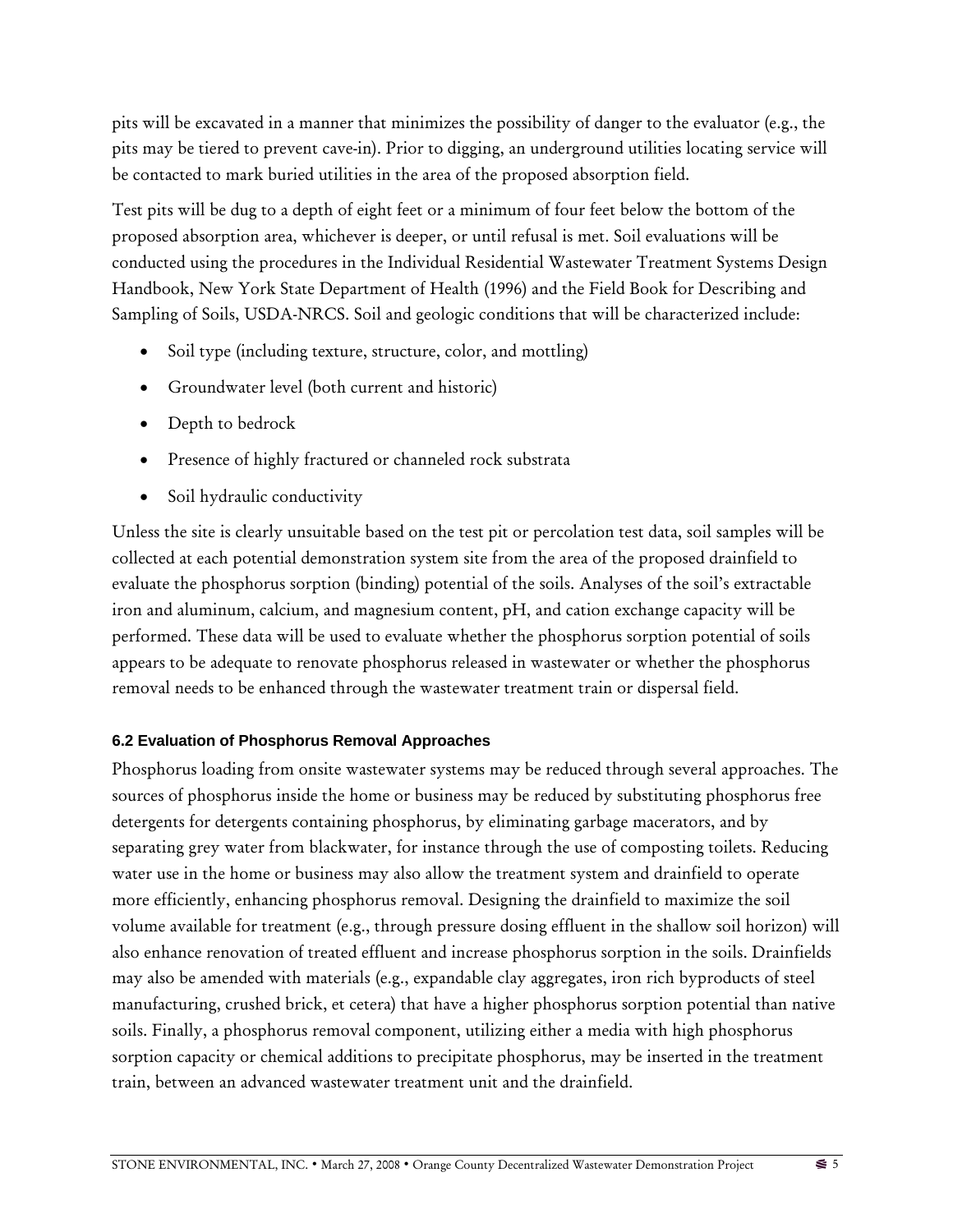The Stone Team will consider the available approaches for phosphorus management in onsite systems and determine which among them are most promising for application in the Greenwood Lake watershed. We will use Stone's 2005 report to the National Decentralized Capacity Development Project, titled *Micro-Scale Evaluation of Phosphorus Management: Alternative Wastewater Systems Evaluation*, as the basis for this evaluation, and supplement this information with recent information reported in the literature and by treatment system vendors. The outcome of this task will be a targeted review of phosphorus management approaches applicable in the Greenwood Lake watershed, with a brief description of each approach and a table comparing their advantages and disadvantages. This review will guide selection of the demonstration system treatment trains and will be incorporated in the final report.

### **6.3 Selection of Decentralized Wastewater Treatment Options**

Combinations of treatment system components arranged in series comprise a treatment train. We will evaluate different combinations of wastewater treatments system components that are potentially suitable for the specific demonstration sites, evaluating each treatment train based on the following list of factors:

- Phosphorus reduction
- Reliability
- Availability
- Capital and operations and maintenance costs
- Energy consumption
- Site, use, and public acceptance considerations
- Environmental factors
- Monitoring requirements
- Operations and maintenance requirements

A matrix of these factors will be developed to communicate the relative advantages and disadvantages of the treatment alternatives and to aid in the technologies selection process.

Opportunities to minimize energy consumption will be considered in the technologies selection and system design stages. Energy saving options may include avoidance of pumps and controls through gravity-flow designs and careful attention to pump sizing where pumps are needed.

The top three technologies for each specific site will be summarized for stakeholders. The project team will make the final technology selection for each site, based on the available data and input from stakeholders, and submit the selections to the NYSERDA project manager for approval.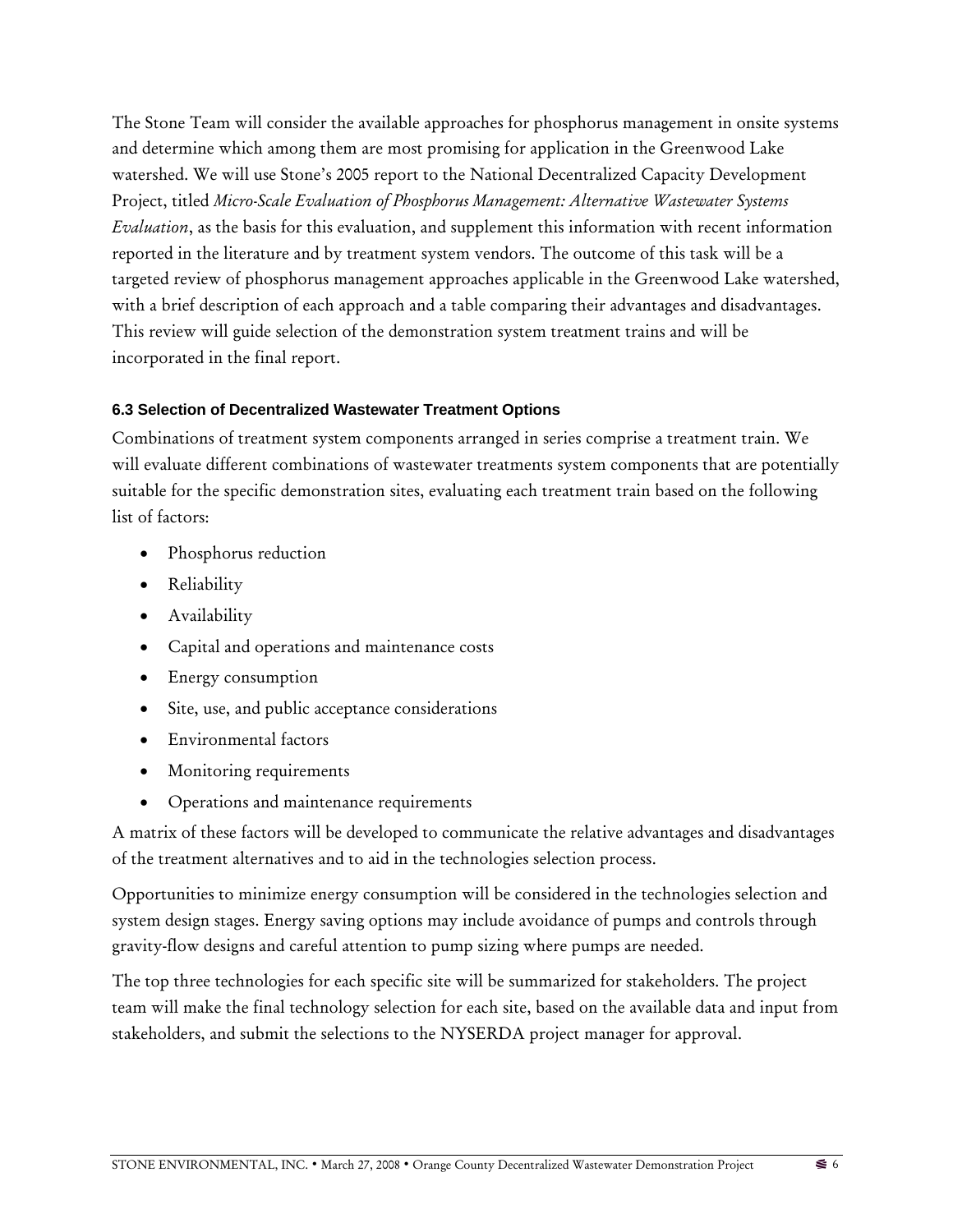#### **6.4 Legal/Financial Arrangements for Demonstration Sites**

The Orange County Water Authority will be responsible for developing and executing agreements with owners of properties included in the wastewater demonstration systems. OCWA may collaborate with the Orange County Law Department and the Planning Department to prepare agreements that are legally valid and acceptable to the property owners. OCWA is currently considering changes in its mandate that could include the Water Authority owning or managing shared wastewater treatment infrastructure. This demonstration project could serve as a test case in the event OCWA develops an ownership or management interest in wastewater infrastructure. Alternately, EPA and NYSERDA have agreed that systems installed using project funds may be turned over to private ownership, with appropriate arrangements made for long-term operation and maintenance and assurances of access to the demonstration systems. Further, for any system intended for private ownership, OCWA must demonstrate that the total cost and environmental impact of building the decentralized system will be less than the cost of a conventional system.

### 6.5 Final Selection of Demonstration Sites

Based on the results of the detailed site characterization and the wastewater treatment train evaluation, the success of negotiations with involved property owners, and input from the Project Team, a final selection of two demonstration sites will be made. OCWA and the Stone Team will make the final selection of demonstration sites.

#### **6.6 Topographic Survey**

Site plans of each demonstration site will be prepared to aid in design and permitting of the demonstration systems. Within 50 feet of proposed facilities, transmission lines, and prospective effluent dispersal areas, digital topographic mapping available from OCWA will be used. Topographic data will be suitable for the preparation of mapping at  $1" = 40'$ -scale with a 2-foot contour interval. Photo identifiable points will be field located, as required by the photogrammetrist. Photo identifiable points will be tied horizontally into the North American Datum of 1983 (NAD 83) and vertically to North American Vertical Datum of 1988 (NAVD 88). In the vicinity of proposed improvements, relevant information that does not appear on photographs will be added through field survey and shown on the site plans. Data obtained by survey will include:

- Elevations of existing septic tank influent and effluent piping and septic tank manways
- Approximate locations of underground utilities such as water, gas, electric, and telephone
- House numbers, pole numbers, visible utilities, tanks, electrical equipment, large individual trees, hedges, edge of woods, walls, fences, driveway and type, walks and types, light poles/posts, signs, et cetera
- Wetland boundary flags and other significant features
- Iron pins and other monumentation

One bench mark will be established at each decentralized demonstration site and shown on the aerial mapping.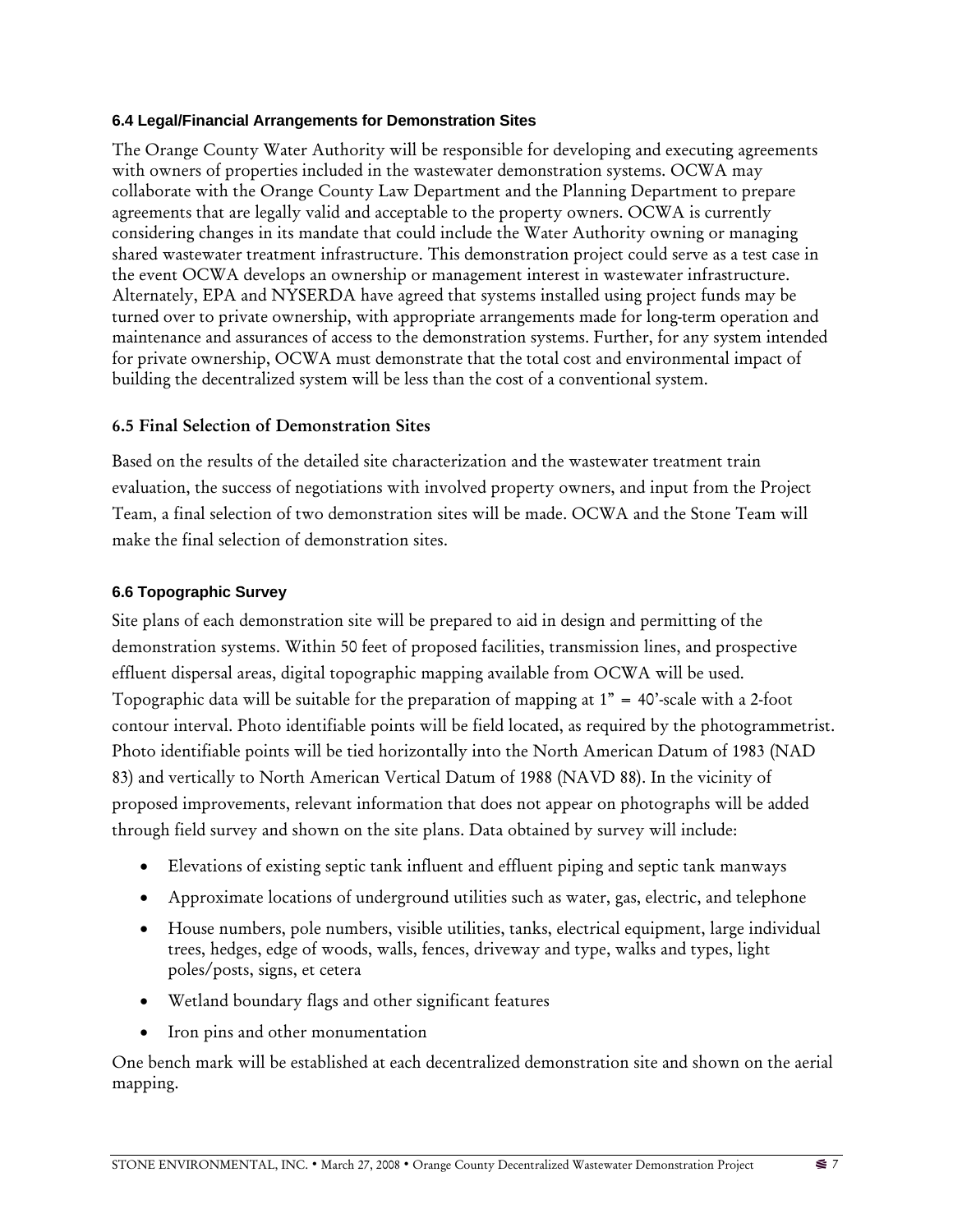Elevations will be taken at key points at the proposed wastewater collection, treatment, and disposal facilities to verify the accuracy of elevation contours in the topographic mapping.

Assessor's mapping (supplied by OCWA) will be used as a basis for property lines and right-of-way lines. The locations of property and right-of-way lines will be added to the site plans based on occupancy, features depicted on the aerial mapping, monumentation obtained in the field, and other research. Property boundary research is anticipated to be limited to digitization of available assessors mapping to delineate the property boundaries and rights-of-way for each decentralized demonstration system. The names and addresses of each property owner provided by the assessor's office or OCWA will be added to the site plans.

## **6.7 Wetlands Consulting**

Three tasks will be performed to evaluate potential impacts to wetlands:

- Review statewide wetlands mapping in the proximity of the prospective demonstration system sites. (It is intended that proposed demonstration system sites will be outside the 100' upland wetland review area boundary)
- Conduct a site visit with a certified soils scientist to scope the extent and quality of wetlands in the vicinity of proposed wastewater treatment facilities and pipe routes as required.
- Delineate wetlands boundaries in the vicinity of proposed wastewater treatment facilities and pipe routes as required. Wetlands boundaries will be delineated up to approximately 50 feet from roads and proposed wastewater dispersal sites, or to the upland review distance. One (1) day of wetlands boundary delineation by a certified soils scientist is assumed to be required.
- Prepare a wetlands function and values report for each area of wetlands disturbance as required. Four (4) reports are assumed to be required.

# **6.8 Design of Demonstration Systems**

The Stone Team will develop detailed designs for each demonstration system and prepare contract documents, as follows.

- 1. Evaluate flows and confirm design criteria
	- a. Review flow allocations for prospective systems based on published data for building use. Should the Village of Greenwood Lake's Village Hall site be selected, flows established through preliminary investigations conducted in 2005 by Stone will be utilized.
- 2. Subsequent to selection of the treatment train, the Stone Team design of the facilities as necessary to produce construction documents for bidding. These Contract Documents will be composed of: an Engineers Joint Contract Documents Committee (EJCDC) contract "front end" General Conditions (or OCWA's contract "front end" if appropriate), Supplementary Provisions, Technical Specifications, Bid form, and Contract Drawings. Five (5) copies of the draft Contract Documents will be transmitted to OCWA for review and comment at the 90%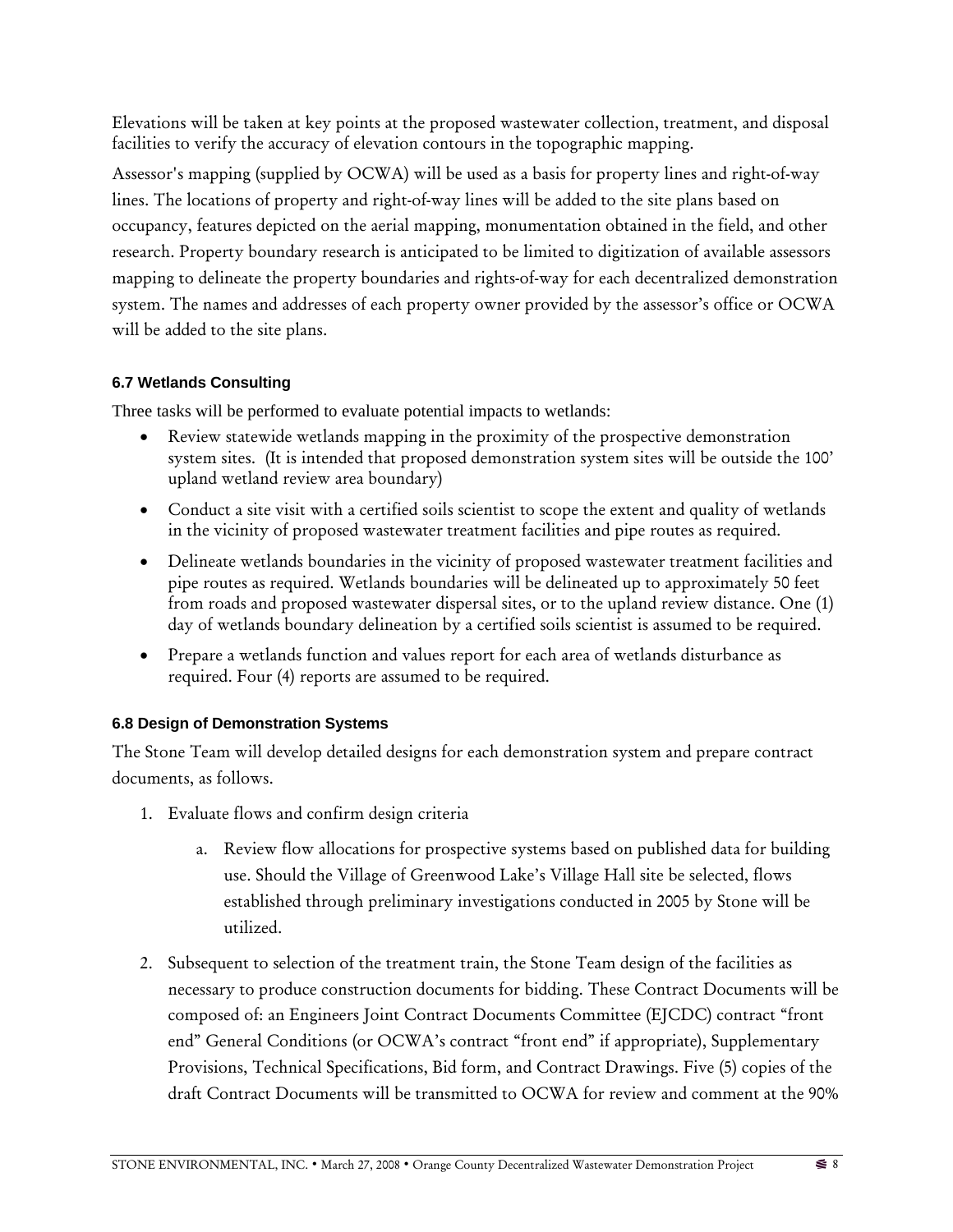completion milestone. Technical specifications will be prepared for each item of work in accordance with the 16 division Construction Specification Institute (CSI) Masterspec format. Drawings will be 24" x 36" in size and will include the following items:

- a. Current and proposed topography, wetlands, regulated areas and other features from the site topographic survey.
- b. Site layout of proposed facilities at a scale of  $1" = 10'$ .
- c. Construction details, including typical sections for infrastructure installation, restoration, with payment limits.
- d. Proposed limits of disturbance, erosion and sedimentation controls, applicable zoning setbacks from property lines and surficial features, and adjacent upland wetlands review area and FEMA 100-year floodplain boundaries.
- e. Electrical, mechanical, and structural details (applicable plan, layout and section views, electrical and controls one line diagrams) for wastewater treatment facilities, equipment, tanks, pump chambers, and utilities. Primary electrical service upgrades will also be evaluated for their ability to operate wastewater treatment facility equipment.
- 3. Meetings: We will conduct a meeting or teleconference with OCWA to address questions and comments from its 90% review of the Contract Documents.

## **6.9 Local/County/State Permitting**

The Stone Team will assist obtaining necessary permits for construction of demonstration systems, as follows:

- 1. As stated, we have assumed that the demonstration systems will not be sited within 100 feet of a wetland area. However, if siting of a system within a wetland or buffer area regulated by the municipality, NYSDEC or ACOE becomes necessary, then we will provide assistance obtaining wetland or wetland buffer disturbance permits for the project.
- 2. Prepare U.S. Army Corps of Engineers (ACOE) permit notification for a Programmatic General Permit. We have assumed that the extent of the work will not trigger a NYSDEC 401 Water Quality Certification.
- 3. Provide assistance with permit applications to the Planning and Zoning Boards of the Village of Greenwood Lake and the Town of Warwick, and attend meetings as required (two meetings are anticipated).
- 4. Provide assistance to prepare SPDES permit for subsurface discharge as required, based on projected flows from the proposed demonstration systems. A SPDES permit for minor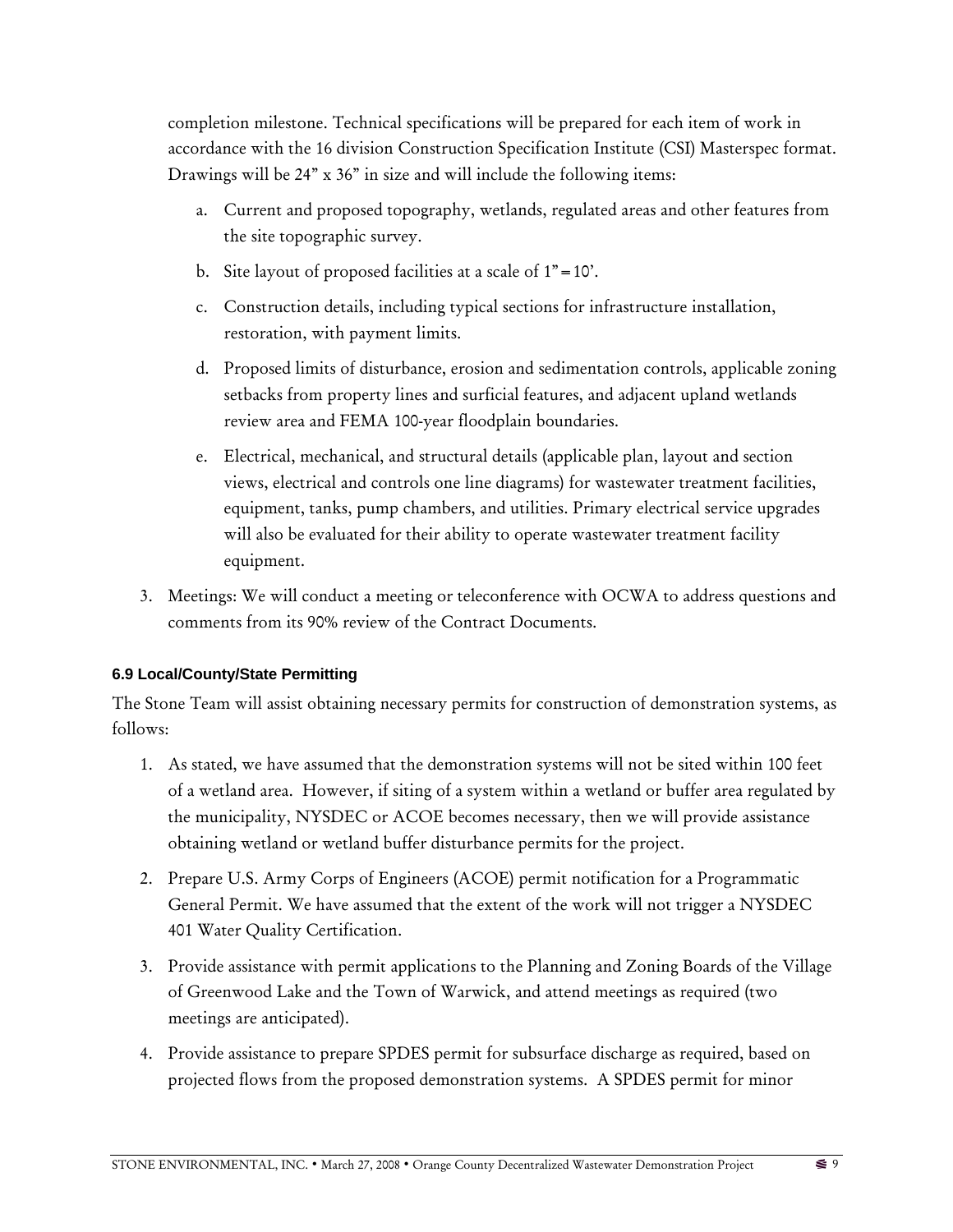projects is anticipated to be required by NYSDEC if design subsurface discharge wastewater flows exceed 1,000 gallons per day.

5. Coordinate with the Orange County Department of Health and provide assistance for OCWA to obtain necessary permits regarding construction of the demonstration systems.

Permitting fees as applicable for items 1-5 above will be borne by OCWA.

The responsibility for preparing an application and obtaining a local building permit for construction of facilities, road opening permit and other local construction related permits as required will be assigned to the Contractor through the bid documents.

# **TASK 7. SYSTEM CONSTRUCTION**

A portion of the EPA and NYSERDA funding must be reserved by OCWA to cover costs of construction labor and materials. Because we do not know at this time what types of systems will be installed and the conditions of the demonstration sites that will be selected, we can not know the actual costs of installing the demonstration systems. To determine an amount of money for OCWA to reserve, we developed cost estimates for hypothetical wastewater treatment scenarios. The construction costs indicated in the project budget will be retained by OCWA from the available EPA and NYSERDA funds, to be paid to vendors and installers hired by OCWA. The amount retained by OCWA for construction includes labor and materials only. It does not include many other costs associated with construction of the demonstration systems; in particular, system design, certain permitting tasks, preparation of bid documents, construction management, and monitoring of demonstration systems are covered by the funds allocated to the Stone Team and by in-kind services provided by OCWA and the municipal partners.

The combined cost of the two demonstration system scenarios is \$120,000. The scenarios assumed for the demonstration systems are described as follows:

## *System #1*

The scenario assumed for the first demonstration site is a cluster system serving three individual, year-round residences with three bedrooms each. The scenario assumes that new septic tanks will need to be installed at each home and that septic tank effluent will need to be pumped up using STEP pumps to a common holding tank. A pump installed in the holding tank would discharge to a common treatment unit, a textile filter system composed of multiple pods. Effluent from the textile filter pods would pass to treatment chambers specifically designed for phosphorus removal (some treated effluent may be recirculated back to the holding tank for additional treatment). From there, the effluent would pass to a drainfield where it would be dosed at a shallow depth into existing soils through pressurized drip lines. This scenario includes appropriate control panels and floats, valves, fittings, and piping. Costs resulting from unusual site conditions or other challenging situations arising from specific sites or designs have not been included in these estimates.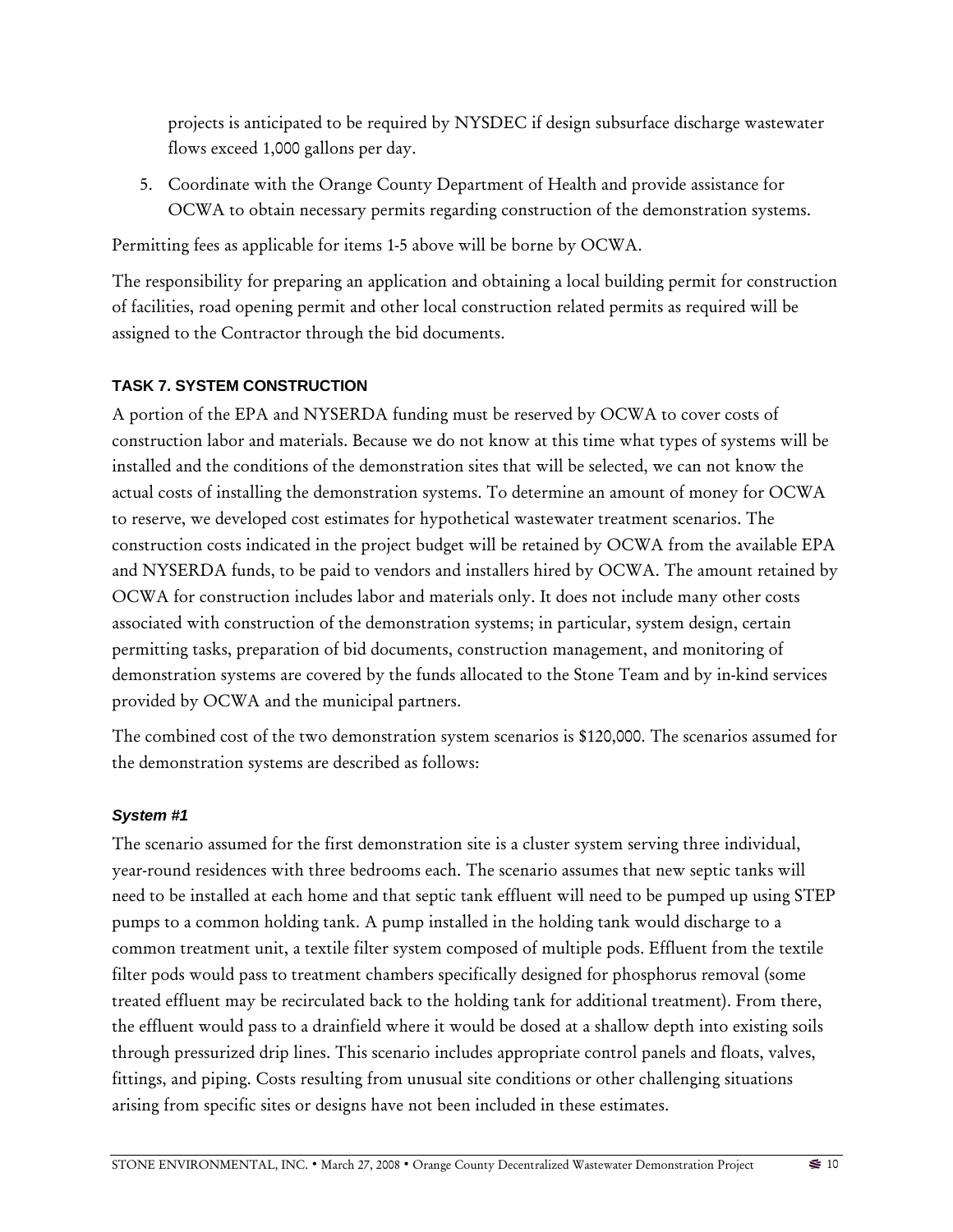The estimated cost of Scenario #1 is: \$80,000.

This scenario assumes that certain conditions will exist:

- The three homes or buildings to be served by this system will be close to one another and to the chosen treatment and disposal site.
- An extensive collection system is not required to reach the chosen system site.
- Public property or private property accessible to OCWA at no cost will be used for the treatment and dispersal areas. No property easement or acquisition costs are included for this scenario.
- The chosen dispersal area will be suitable for a conventional or advanced drainfield, installed in native soil, without the need for additional soil or other material to be purchased, transported, or applied.
- It is assumed that the system will provide treatment for residential-strength wastewater. Industrial, restaurant, or other high-strength wastewater may need additional treatment steps that are not considered in this scenario.
- Surface restoration is assumed to involve minor regrading and seeding of disturbed ground and only minor patching of disturbed pavements.

## *System #2*

The second scenario is a proposed replacement of the wastewater systems serving the two municipal buildings on Church Street in the Village of Greenwood Lake. The Police Station, Fire Station, Municipal Court, and Village Offices are housed in these buildings. This scenario was developed in 2005 as part of previous work that Stone had done in preparation for a demonstration system. While this scenario may not be implemented, it represents the scale of the proposed Scenario #2 demonstration system.

In 2005, the facilities were calculated to have a combined maximum daily wastewater flow of 755 gallons per day. The design called for the replacement and abandonment of the two existing septic tanks and drainfields, but did not budget costs associated with backfilling or removing the existing tanks.

Raw wastewater from both buildings would be collected in a new common septic tank. Effluent would then flow into a recirculation tank. A pump housed in the recirculation tank would pump effluent through a treatment chamber. The amount of water in the recirculation tank would then determine whether the treated water would pass back into the recirculation tank for further treatment or on to the phosphorus capture device and discharge basin. Treated water would then be pumped from the discharge basin on to the drainfield for final treatment and dispersal. Due to space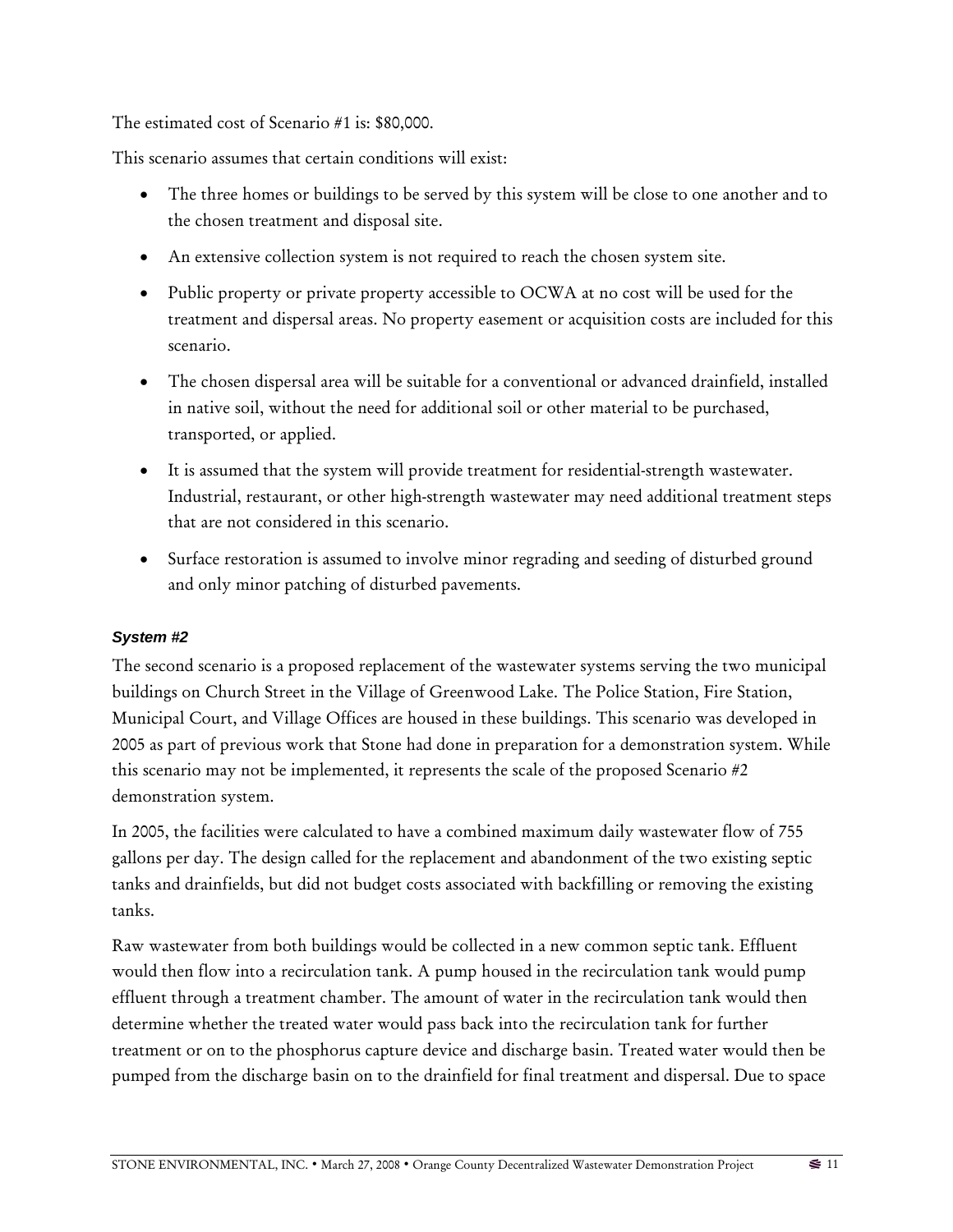limitations on the municipal building property, the drainfield was designed to be a leaching bed or bottomless sand filter.

The estimated cost of Scenario #2 is: \$40,000.

This scenario assumes that:

- A small building or group of buildings will be served
- Wastewater strength will be typical of a residence or office building
- Collection, treatment, and dispersal will all take place on the same property
- Costs not associated with the treatment system itself will be the responsibility of the property owner (landscaping, pavement patching, utility line relocation, et cetera)
- There will be no property or easement acquisition costs in this scenario
- Treatment and dispersal will occur in native soil

# **7.1 Bidding Process**

The Stone Team will provide OCWA with ten (10) sets of contract documents (plans and specifications) to be used by OCWA in soliciting bids from qualified vendors and system installers. OCWA will use the bid documents to solicit quotes from vendors and installers of decentralized wastewater treatment systems.

The Stone Team will provide assistance to OCWA as requested through the bidding process as described below:

- 1. Answer bidder questions and issue addenda related to questions and interpretations of the contract documents as required.
- 2. Review Bids and Prepare Recommendation Letter: Copies of received bids will be reviewed for errors and omissions. The apparent low bidder will be evaluated to confirm qualifications and financial standing to complete the project. A recommendation letter will be drafted, summarizing this review and evaluation. A meeting or teleconference will be conducted with OCWA to review the draft recommendation prior to finalizing the letter.

# **7.2 Construction Management w/ As-built Drawings**

# *7.2.1 Construction Administration Assistance*

The Stone Team will provide construction administration services, including the following tasks throughout the duration of the anticipated 90-day construction period.

a. Conduct Meetings: A pre-construction meeting and progress meetings with OCWA and the Contractor will be conducted at the site at intervals appropriate to the various stages of construction to observe, as an experienced and qualified design professional, the progress and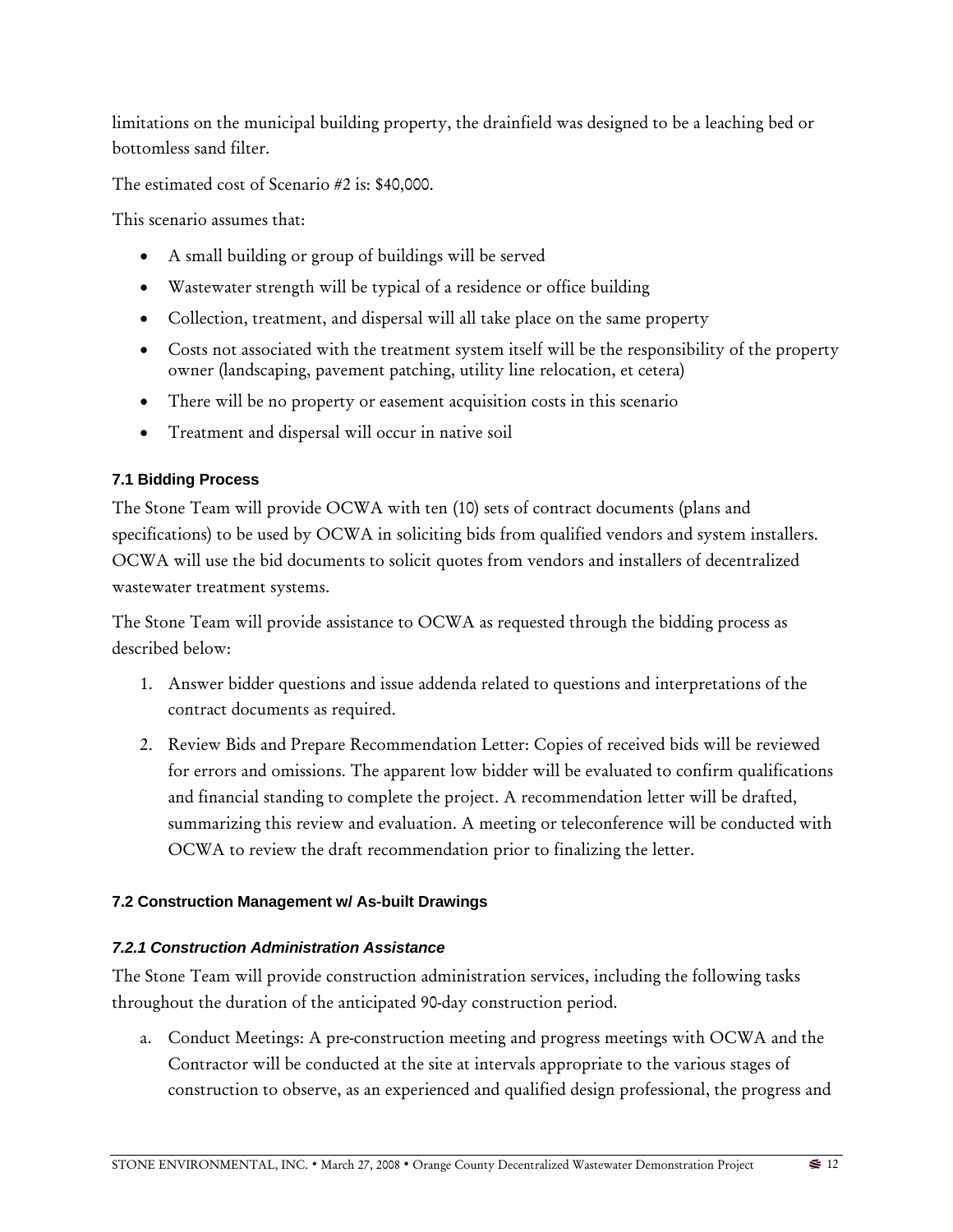quality of the executed work of the Contractor and to determine if such work is proceeding in accordance with the Contract Documents. For the purposes of this proposal, it is assumed that a total of (8) eight progress meetings will be held over the 90-day construction period.

- b. Conduct Site Observations: Perform occasional site observation visits by a project engineer to observe progress when work is proceeding and evaluate the progress and quality of the executed work of Contractor(s), and determine in general if such work is proceeding in accordance with the Contract Documents. A total of ten (10) separate site observations are included.
- c. The Stone Team shall not be responsible for the means, methods, techniques, sequences or procedures of construction selected by Contractor(s) or the safety precautions and programs incident to the work of Contractor(s), but shall not knowingly allow any unsafe methods without notifying the Contractor of same. The Stone Team shall not be responsible for the acts or omissions of any Contractor, or subcontractor, or any of the Contractor(s) or subcontractors' agents or employees or any other persons (except Stone Team's own employees and agents) at the site or otherwise performing any of the Contractor(s)' work; however, nothing contained herein shall be construed to release the Stone Team from liability for failure to perform properly duties undertaken by the Stone Team in the Contract Documents. The Stone Team will take reasonable steps to insure that Contractor(s), subcontractor(s) and their agents shall fully comply with the Contract Documents.
- d. Review Submittals and Documents: Review and take appropriate action in respect of submitted Shop Drawings and samples, the results of tests and inspections and other data that each contractor is required to submit. Our review will be limited to determining conformance with the design of the Project and compliance with the information given in the Contract Documents. Receive and review (for general content as required by the Specifications) maintenance and operating instructions, schedules, guarantees, bonds and certificates of inspection which are to be assembled by the Contractor in accordance with the Contract Documents.
- e. Issue Interpretations and Clarifications: Issue instructions from Owner to Contractor; issue necessary interpretations and clarification of the Contract Documents and in connection therewith prepare change orders as required; have authority as Owner's representative, to require special inspection or testing of the work; act as initial interpreter of the requirements of the Contract Documents, and judge the acceptability of the work thereunder and make recommendations on all claims of Owner and Contractor relating to the acceptability of the work or the interpretation of the requirements of the Contract Documents pertaining to the execution and progress of the work. If necessary, prepare field orders or change orders addressing minor changes in the contract requirements. This work is limited to a reasonable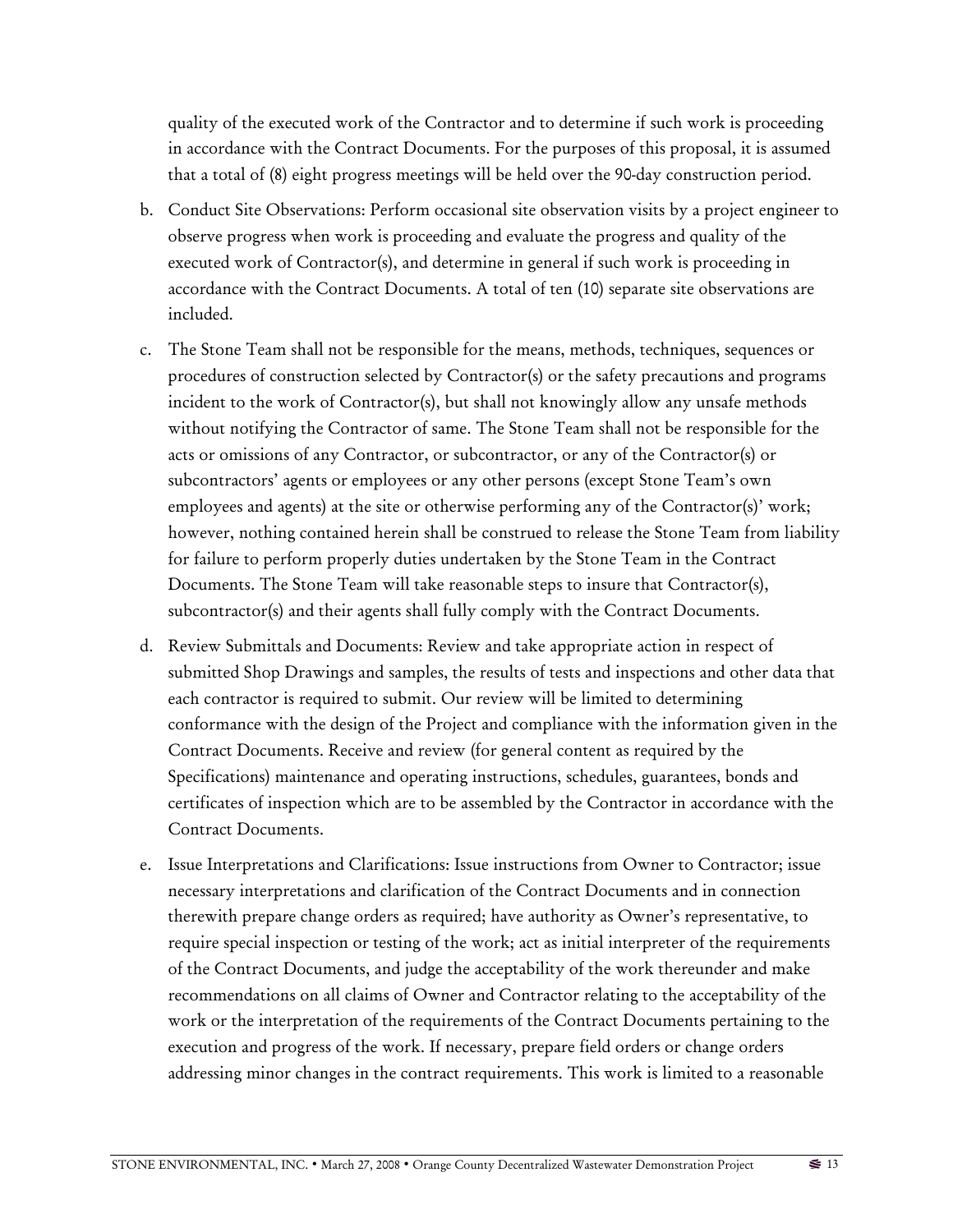effort for minor construction issues and does not include additional effort that may be needed to resolve significant issues or disputes with the Contractor.

- f. Review Applications for Payment: Based on Stone Team's on-site observations as an experienced and qualified design professional and on review of application for payment and the accompanying data and schedules, determine the amounts owed to Contractor and recommend in writing payments to Contractor in such amounts; such recommendations of payment will constitute a representation to Owner, based on such observations and review, that the work has progressed to the point indicated, that, to the best of Stone Team's knowledge, information and belief, the quality of such work is in accordance with the Contract Documents.
- g. Conduct Substantial Completion Inspections: Conduct two substantial completion inspections to determine if the Project is substantially complete and if the work has been completed in accordance with the Contract Documents and if the Contractor has fulfilled all of his obligations thereunder so that the Stone Team may recommend, in writing, final payment and give written notice to Owner and the Contractor that the work is acceptable. Draft a punch list of remaining items to be addressed for final completion for issuance with a Certificate of Substantial Completion.
- h. Conduct Final Completion Inspection: Conduct a final completion inspection to determine if punch list items from the substantial completion inspection have been addressed and confirm that the work has been completed in accordance with the Contract Documents and that the Contractor has fulfilled all of his obligations thereunder so that Stone Team may recommend, in writing, final payment to the Contractor and may give written notice to Owner and the Contractor that the work is acceptable by issuance of a final completion notice letter.
- i. Prepare Closeout Documents: Prepare copies of Contractor's project closeout documents into packaged binders including record drawings, in print and electronic AutoCAD format, and daily inspection reports maintained by the resident representative. Record drawings will be prepared by modifying record drawings prepared by the Contractor and will be incorporated into project closeout binders. Two (2) copies of the binders and record documents will be provided to the Owner, and one (1) set of reproducible record drawing mylars.

## *7.2.2 Construction Resident Representation*

A full-time resident representative will be furnished and directed by the Stone Team during periods of on-site construction activity to provide reports on progress of the work and on the Contractor's general compliance or non-compliance with the contract terms through on-site observation of the work.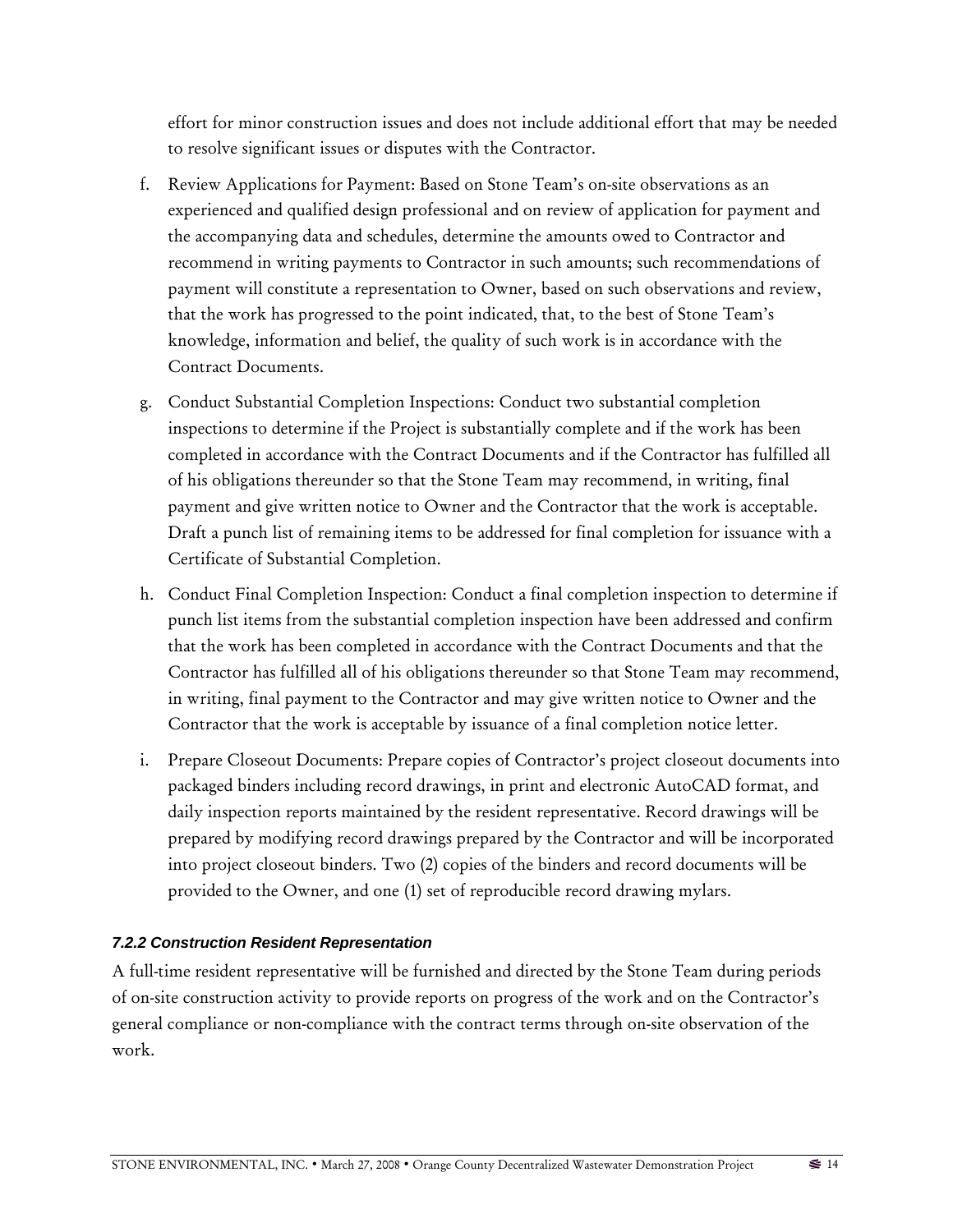Four (4) weeks of full-time presence (40 hours per week) at the site is included in this proposal, which will be scheduled to begin with the contractor's mobilization to the site. Following substantial completion, two (2) weeks of part-time presence (20 hours per week) at the site will be provided to monitor completion of punch list items. Additional time resulting from Contractor's lack of progress in accordance with the Contract Times, work on Saturdays, or other periods of overtime work requiring technical oversight are not included in this scope. Work requiring resident representation outside of the periods and time budget proposed above will be billed on a time and materials basis with the Owner's prior written approval.

Resident representative responsibilities will include spot-checks of Contractor's grading and installation of critical structures, but will not include confirmation of all grades for all areas or structures. It is understood that the Contractor will provide appropriate, working surveying equipment for use under this task. This work will not include horizontal layout of equipment or structures beyond spot-checks of locations by measurement with a fiberglass tape to existing structures shown on the drawings.

It is assumed that these inspections will be performed only during the 4 weeks of full-time presence at the site.

The Contractor will remain responsible for following any erosion prevention and sediment control practices specified in the Contract Documents including actual installation, maintenance and removal of erosion and sediment controls.

## **7.3 Operations and Maintenance Manuals**

The Stone Team will work with the vendors, regulators, installers, and operators to create Operation and Maintenance (O&M) Manuals for each demonstration system. These manuals will include:

- Brief descriptions of each component of the treatment cycle
- As-built plans of the system and its components (vendors will provide figures of their products)
- Manufacturer manuals for individual system components
- Documentation of regulatory requirements for maintenance
- A detailed checklist or walk-through tool describing operation of the system and regular maintenance procedures
- Forms to record system data and observations
- Templates for O&M reports
- Blank laboratory sample forms
- A system history log
- A list with contact information for vendors, homeowners, operators, and regulators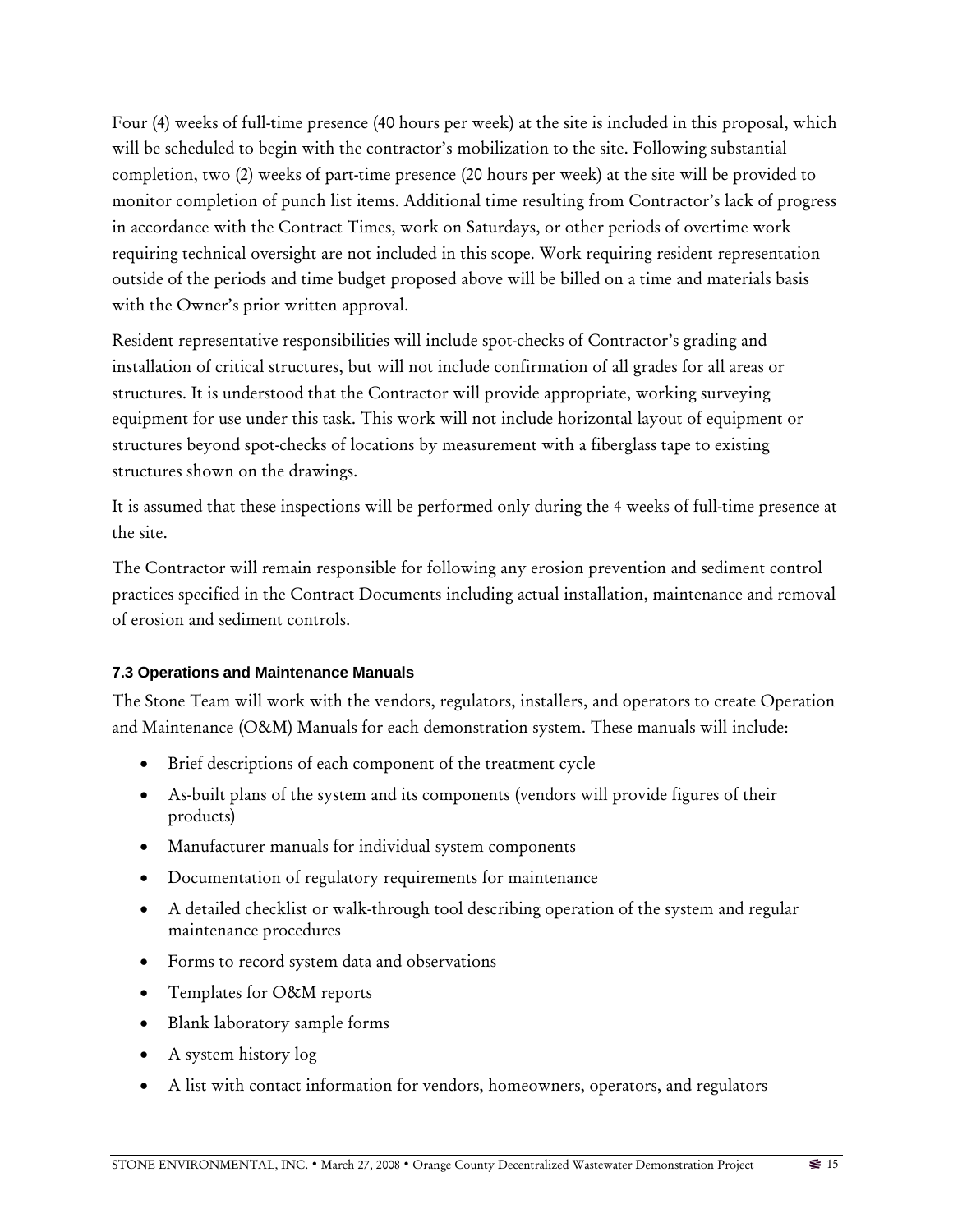Manufacturer recommended maintenance schedules and regulatory requirements will figure heavily in the development of these manuals. Each manual will provide system specific information for system users, system operators, and regulators.

## **7.4 Operation and Maintenance Procedures**

The onsite wastewater treatment system advanced treatment and phosphorus removal system vendor will provide operation and maintenance of those components for a period of one year, per OCWA's construction contract documents. The Stone Team will train a local septic tank service provider for operation and maintenance of the septic tanks and dispersal fields. This will consist of inspecting the septic tank (measuring depth of solids accumulation) and distribution system at approximately quarterly site visits.

## **TASK 8. MONITORING**

## **8.1 Water Use Monitoring**

Water usage will be monitored using existing water meters serving each facility. Water use data will be supplemented with wastewater flow data. Wastewater flows at the demonstration sites will either be calculated or measured directly.

Meter readings will be recorded a minimum of once per month. Readings may be taken by the Stone Team, the treatment system operator, homeowners, or an employee of the Village of Greenwood Lake or the Town of Warwick, as appropriate. If the selected demonstration technology includes an internet accessible data log as part of the controller, the Stone Team will download the data more frequently. Forms will be created to aid in accurate documentation.

Stone Environmental will be the clearinghouse for all collected data. Stone will designate an employee to be the contact person for volunteers and operators collecting system data. Water usage data and/or wastewater flow data will be summarized and provided to interested parties. These summaries will be available on the project website and as part of the final report.

## **8.2 Groundwater Quality Monitoring**

Three groundwater monitoring wells will be installed at each demonstration site. The depth and location of each monitoring well will be determined by site-specific hydrogeologic conditions. One monitoring well will be installed upgradient from the absorption area and two will be installed downgradient. The Stone Team will site each monitoring well on property accessible to the team for installation and sampling. The downgradient wells will be sited in locations that most effectively capture the potentially nutrient-enriched groundwater plume from the demonstration system absorption area. Locations will be selected that are a reasonable distance from neighboring wells or wastewater treatment systems.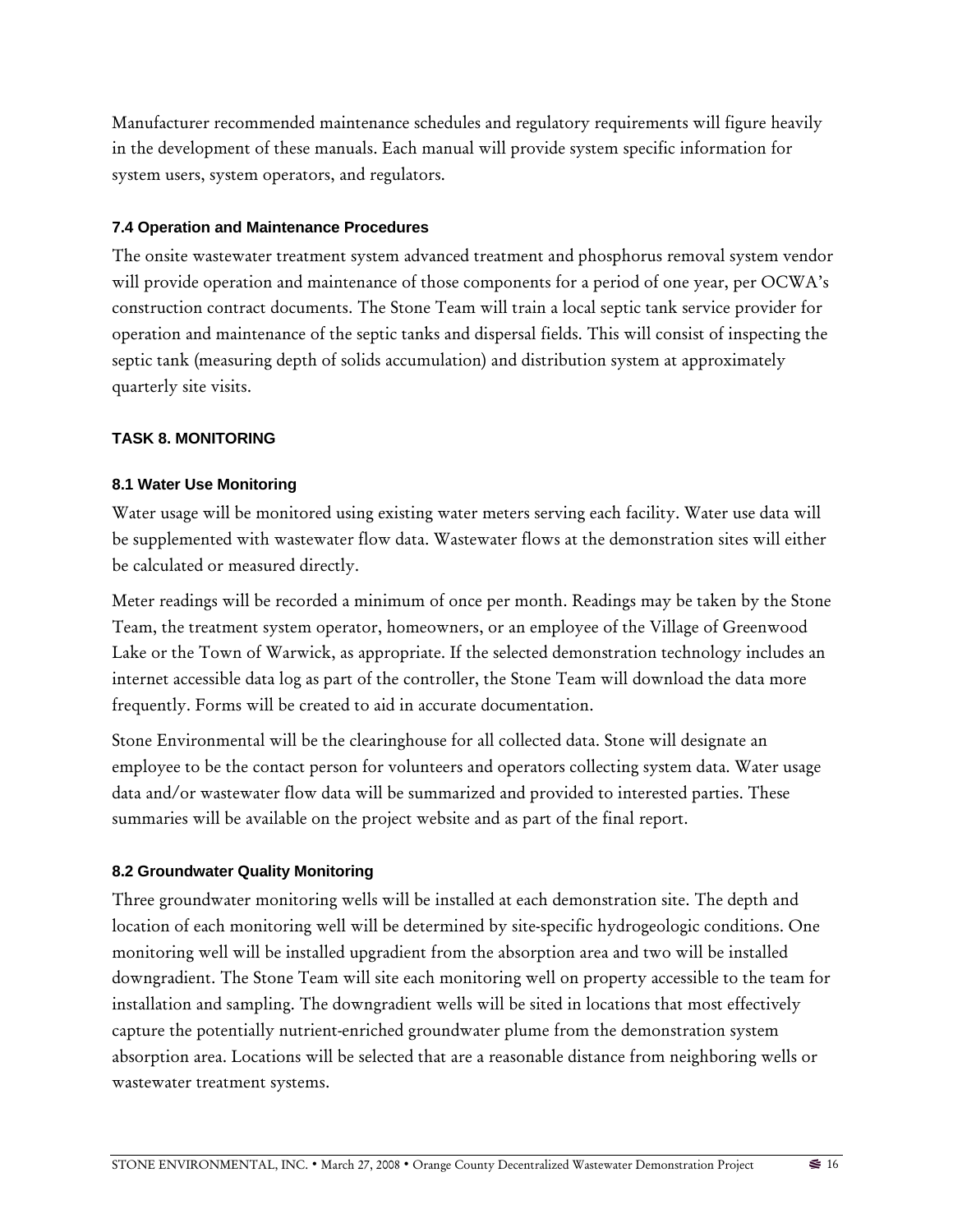A Stone Team member will be present to observe installation of the monitoring wells. The wells will be constructed according to applicable local or state rules, but at a minimum will follow Stone Environmental's Standard Operating Procedures and will be cased, grouted, and fitted with a secure cap to prevent tampering. After installation, the wells will be developed with a pump or comparable method. Each well will be mapped in the system as-built drawings

Each monitoring well will be sampled at the time of the demonstration systems startup and then quarterly for one full year (5 times total). Samples will be collected by the Stone Team or a trained contractor, as appropriate.

Groundwater samples will be analyzed for:

- Total Phosphorus
- Total Dissolved Phosphorus
- Soluble Reactive Phosphorus
- Chloride

Samples will be taken under chain-of-custody to EnviroTest Laboratories, Inc. (formerly STL Newburgh) in Newburgh, NY (approximately 30 miles away). Samples will be transported on ice to maintain a temperature of 4°C.

A minimum of 10% of the total sample load will be collected in duplicate for quality control purposes. Stone Environmental will retain originals of all laboratory reports and chain-of-custody documents.

# **8.3 Soil Pore-Water Monitoring**

After construction of the drainfield and all grading work has been completed, the Stone Team will install shallow-placed suction lysimeters to monitor soil pore-water (water held within the soil matrix) directly under the drainfield. Two lysimeters will be installed directly underneath the drainfield of each demonstration system. Each lysimeter will be installed by hand-auger at a roughly 45 degree angle, so that the lysimeter will not touch the constructed part of the drainfield, but will end up 12 inches directly below a point where the treated wastewater leaves the drainfield and enters the soil. One or more lysimeters will be installed outside the drainfield at each site to monitor background conditions.

The suction lysimeters will be used to collect soil pore-water at the time of demonstration system startup and then quarterly for one full year (5 times total). Samples will be collected by the Stone Team or a trained contractor, as appropriate. Soil pore water samples will be analyzed for:

- Total Phosphorus
- Total Dissolved Phosphorus
- Soluble Reactive Phosphorus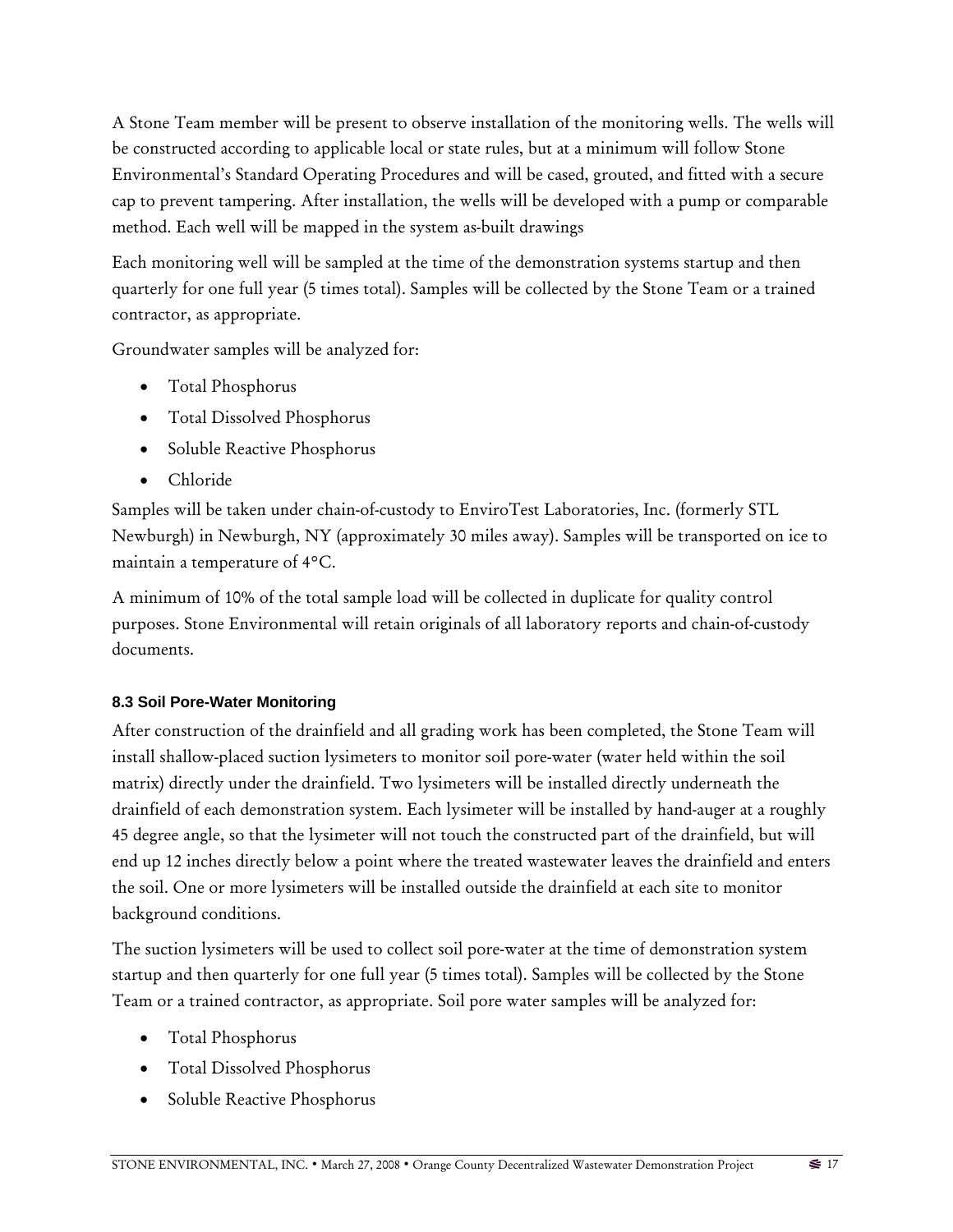• Chloride

Samples will be taken under chain-of-custody to EnviroTest Laboratories, Inc. (formerly STL Newburgh) in Newburgh, NY (approximately 30 miles away). Samples will be transported on ice to maintain a temperature of 4°C.

A minimum of 10% of the total sample load will be collected in duplicate for quality control purposes. Stone Environmental will retain originals of all laboratory reports and chain-of-custody documents.

# **8.4 Effluent Quality Monitoring**

Septic tank effluent and treated wastewater from the demonstration systems will be sampled at the time of demonstration system startup and then quarterly for one full year (5 times total). A local subcontractor or system operator will be selected and trained by the Stone Team to collect the samples from two points in the wastewater treatment train. Stone will create a form to use to document the sampling process.

One sample will be collected in the first tank of the demonstration system, at the beginning of the treatment process. At this point, the water is considered septic tank effluent. It has passed through either a large septic tank serving a single facility, or multiple septic tanks which each serve an individual residence or building. The septic tank effluent sample is a composite of the wastewater streams from all the buildings served by the system.

The second sample will be collected at the final point of the advanced treatment process, just before the water is distributed to the drainfield. The exact sampling location will be determined by the design of the selected technology.

Both samples will be "grab" samples, but they are intended to approximate average wastewater effluent strength and system performance. Wastewater samples will be analyzed for:

- Total Phosphorus
- Total Dissolved Phosphorus
- Soluble Reactive Phosphorus
- 5-day Biochemical Oxygen Demand
- Total Suspended Solids
- Chloride

Other analyses may be required by state or local regulatory agencies for the specific treatment technologies in the demonstration systems. These analyses will be performed according to the sampling schedule specified in the regulation.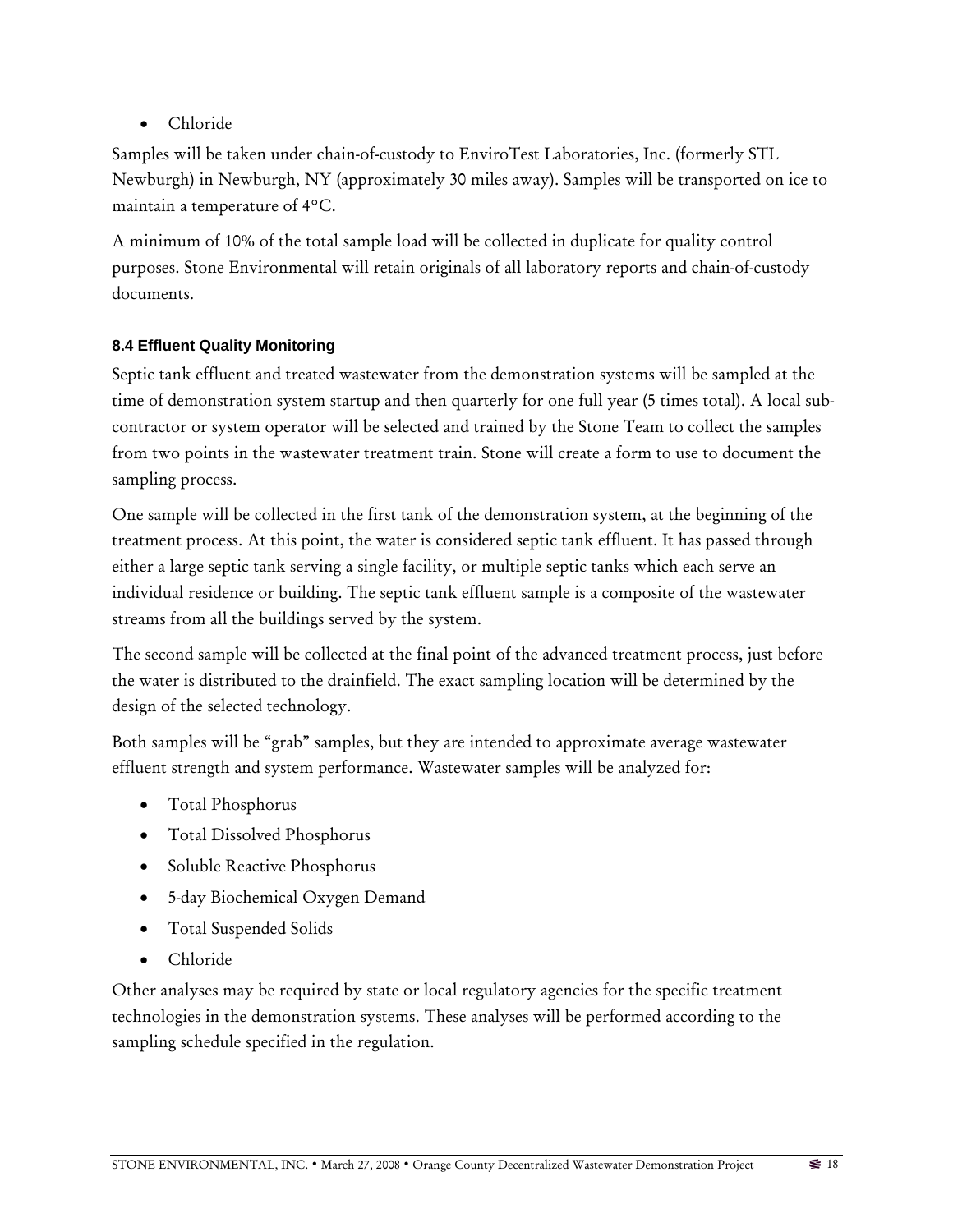Samples will be taken under chain-of-custody to EnviroTest Laboratories, Inc. (formerly STL Newburgh) in Newburgh, NY (approximately 30 miles away). Samples will be transported on ice to maintain a temperature of 4°C.

A minimum of 10% of the total sample load will be collected in duplicate for quality control purposes. Stone Environmental will retain originals of all laboratory reports and chain-of-custody documents.

## **8.5 Energy Consumption Monitoring**

Electricity consumed by the systems will be monitored approximately monthly using electricity meters and pump elapsed-time meters. Meter readings will be recorded a minimum of once per month. Readings may be taken by the Stone Team, the treatment system operator, homeowners, or an employee of the Village of Greenwood Lake or the Town of Warwick, as appropriate. Energy consumption will also be estimated for other system processes including maintenance and pumpouts.

## **TASK 9. COMPARISON OF ENERGY AND ECONOMIC BENEFITS**

The Stone Team will prepare an analysis of the energy and economic benefits of decentralized wastewater treatment systems compared with conventional, centralized wastewater treatment systems. The team will compare published electricity consumption data for different decentralized wastewater treatment options with electricity consumption typical of centralized wastewater treatment on a per capita or unit flow basis. A recent analysis conducted by NYSERDA will be the primary source of average electricity consumption data for centralized wastewater treatment. Literature describing the life-cycle costs (including avoided capital costs) of decentralized wastewater treatment options as compared with centralized systems will also be reviewed. Tables showing energy consumption and life-cycle cost will be prepared with discussion for inclusion in the final project report.

Insight gained from the monitoring of energy consumption at the demonstration sites will be presented.

### **TASK 10. RECORDS MANAGEMENT SYSTEM**

Information management systems are used in a growing number of communities to facilitate longterm maintenance and management of existing and new decentralized wastewater treatment systems. The Village of Greenwood Lake maintains a database of septic system inspection and pumpout data. Residents are required to pump out their septic tanks every three years. An inspection must be performed certifying that the system is in working order. The database includes the dates and certifications and prompts Village staff when required maintenance is overdue. Village staff are familiar with the database. Because the records management system appears to be adequately serving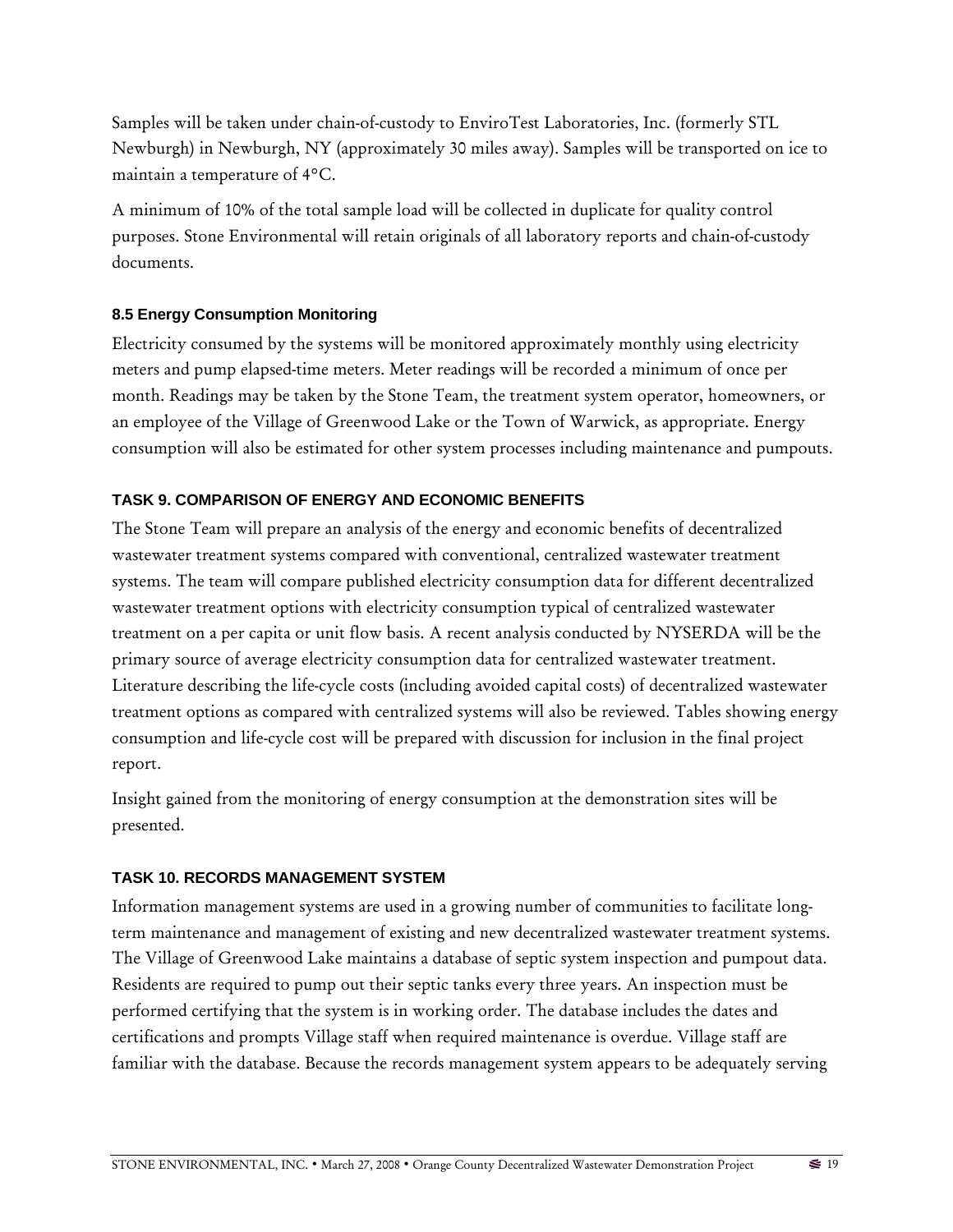the needs of the community, no records management assistance to the Village is budgeted in this workplan.

The Town of Warwick has no electronic records management system to facilitate septic system maintenance. Stone will assist the Town of Warwick in identifying suitable septic system records management software. Software available at no cost from a public entity will be selected if it meets the Town's requirements. Stone will advise the Town of Warwick concerning how to set up the records management system and how to maximize the benefits of such a system in improving wastewater management in the community. This task does not include file review or data entry, tasks generally required when a septic information management system is being developed.

## **TASK 11. EDUCATION AND OUTREACH**

## **11.1 Public Involvement Including Local Outreach and Education**

A program will be implemented to educate and involve local officials, citizens, engineers, contractors, business owners, and other stakeholders and decision-makers in decentralized wastewater treatment planning and management. The following are essential elements of this program:

## *11.1.1 Newsletter*

The Project Team will develop a short newsletter to be distributed periodically of a two year period. The first issue of the newsletter will introduce the project. Additional issues will provide updates as the project proceeds as well as educational information useful for residents, small businesses, and other local audiences about the importance of water conservation, septic system maintenance, avoiding or limiting use of materials containing phosphorus (fertilizer, dishwashing detergent, et cetera.), and other best practices relevant to these audiences.

The introductory issue of the newsletter will be distributed in spring of 2008. Subsequent issues are planned to be distributed at appropriate project milestones during 2008 and 2009. OCWA or an OCWA consultant will lead writing, using Stone Environmental reports and other data sources. OCWA staff will coordinate distribution plans with Village of Greenwood Lake and Town of Warwick officials and staff and other partners. Orange County will provide in-kind graphic layout and printing services if needed. The Stone Team will review and comment on drafts. Distribution may include insertion into MS4 public education mailings or other municipal mailings; posting on Village and Town websites; and placing in municipal buildings.

## *11.1.2 Presentations to Homeowner Associations and Local Boards*

A presentation will be prepared to introduce the project and provide basic background information on phosphorus management goals for lakes and the importance of effective management of onsite wastewater systems. This will be a PowerPoint presentation, approximately 20-30 minutes long. The target audiences will be the active homeowners associations in specific neighborhoods around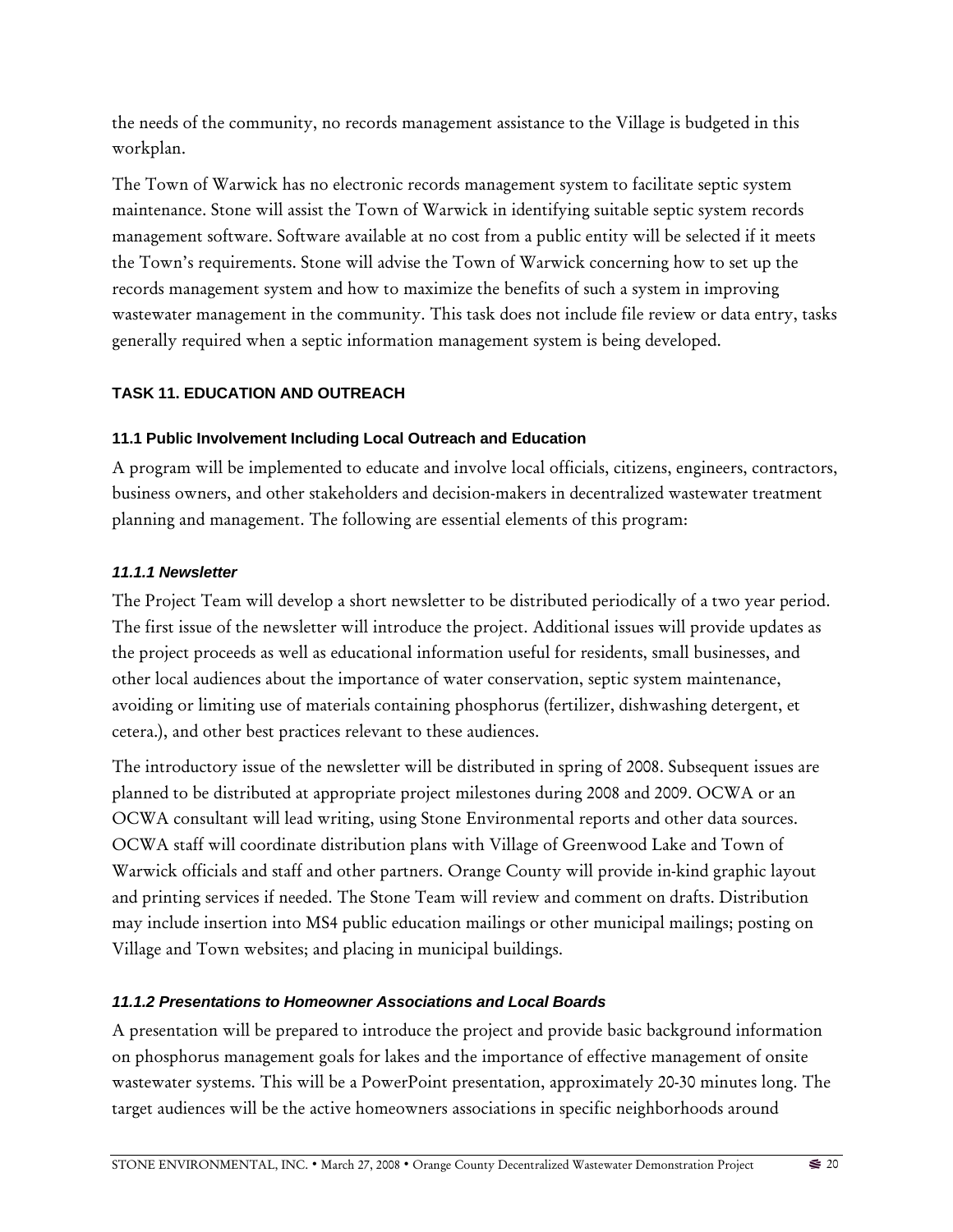Greenwood Lake, including Indian Park, Wahtawah Park, Windermere Park, Greenwood Park, Forest Park, Forest Knolls, and Furnace Brook, as well as neighborhoods without associations. A shorter version of the same presentation will be offered at a meeting of the Village Board; the Village Board meetings are televised, enabling the Project Team to reach a significant number of residents. The opportunity to provide a similar presentation to a Town of Warwick Board will be explored. Presentations will be delivered in the May-September 2008 timeframe. OCWA or an OCWA consultant will prepare and deliver PowerPoint presentations, with technical assistance and comment from the Stone Team.

### *11.1.3 Press Releases*

Educational press releases will be written at key project milestones and targeted at the Greenwood Lake News and other weekly papers that serve the Warwick area (Advertiser and Dispatch.). Topics for press releases will include lake management, onsite system management, water conservation, et cetera. The press releases will be designed as short articles (approximately 500 words) that can potentially be published in their entirety by these papers. The overall schedule will be to submit press releases on an as needed basis, such as when additional input is needed and/or when project milestones have been met. These press releases will be accompanied by occasional phone contact or meetings with key press contacts, including the Editor of the Greenwood Lake News, with assistance from the Mayor of the Village of Greenwood Lake, to encourage constructive, educational, and positive coverage. OCWA staff will write and distribute press releases.

### *11.1.4 Public Advisory Committee Meetings*

The project team will meet with a Public Advisory Committee after certain milestones are reached, when additional input is needed. A tentative schedule of meetings is as follows: 1) After the OCWA workplan is completed but before it is finalized, to invite comments from the committee; 2) After the needs assessment is complete and preliminary findings of the treatment technologies evaluation are available, to discuss the applicability of certain treatment approaches and provide an update on the site selection process; 3) After site selection, system design, and permitting tasks are complete and the construction bid process is underway; 4) After construction and several months of operation and monitoring are completed. Additional updates will be provided to the committee as needed using email or conference calls, if necessary. OCWA staff will coordinate the Advisory Committee meetings, with participants to include at least one member of the Stone Team.

### *11.1.5 Case Study*

A four-page brochure (e.g., 11 x 17" folded in half) will be developed to provide an overview of the project findings and outcomes. This brochure will describe the process of assessing wastewater management needs, selecting demonstration sites and wastewater treatment technologies, and monitoring system performance. The brochure will have a professional layout that will appeal to a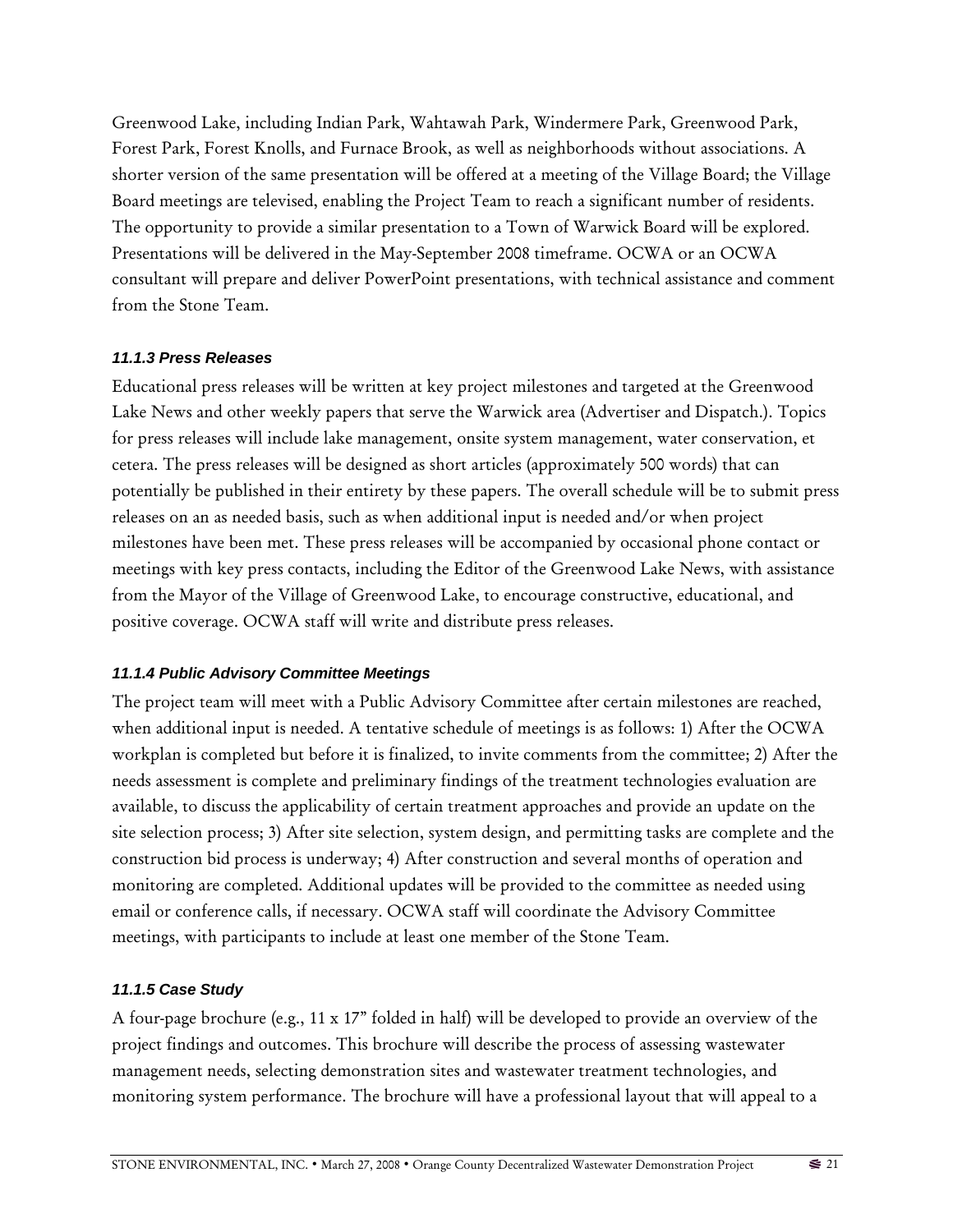broad range of interests. OCWA or an OCWA consultant will lead information compilation, research, and writing, and coordinate distribution plans with Village of Greenwood Lake and Town of Warwick officials and staff and other partners. Orange County will provide in-kind graphic layout and printing services. The Stone Team will review and comment on drafts. Distribution may include insertion into municipal mailings (e.g., with education materials distributed as part of stormwater management programs); posting on Village and Town websites; and placing in municipal buildings. The brochure will also be distributed at regional and national conferences.

### **11.2 Training Programs**

The Stone Team will hold two workshops on decentralized wastewater treatment, one on regulation and management and a second on treatment technologies. These workshops will be designed to support effective and informed decision making by local officials and their engineering and planning consultants, and to encourage the development of increased knowledge and skills among businesses and municipal staff involved in installing, operating, and maintaining decentralized wastewater systems. The target audiences for the workshops include engineers, planners, local and state officials, onsite system installers and maintenance firms, and water and sewer operators. A tour of the demonstration sites will be included in both workshops.

OCWA or an OCWA consultant will lead planning of the workshops, in close consultation with the Stone Team and the advisory committee, and with input from stakeholders in the target audience groups. Workshop presenters will include members of the Stone Team and speakers drawn from government, academia, non-profit organizations, and the private sector, and will potentially include representatives of NY State (DEC, Department of State, Comptroller's office, NYS EFC, etc.); US EPA; Cornell Cooperative Extension and Cornell University; consulting engineers; and technology vendors. OCWA staff will provide logistical support and publicity.

## *11.2.1 Management Workshop*

This workshop will cover management mechanisms and industry trends for decentralized system management. The content of this workshop will be refined with input from various stakeholders, and will tentatively include:

- EPA's five voluntary management models
- New York State's regulatory framework that enables establishment of wastewater districts for decentralized systems, and other regulatory involvement in district setup and financing (including the NYS Comptroller's role)
- Remote monitoring and control technologies
- Environmental and economic impacts
- Risks and benefits of decentralized wastewater management strategies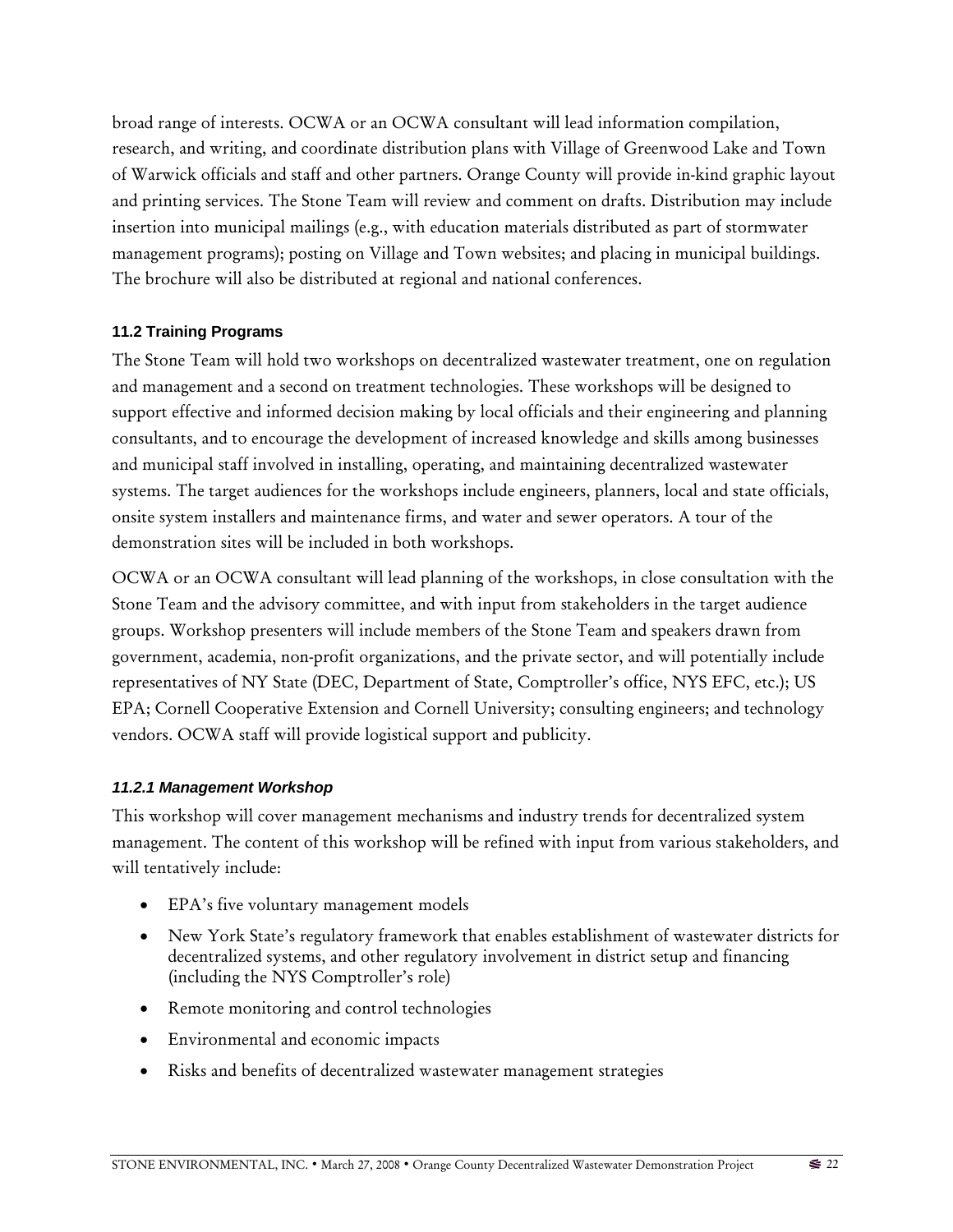- Funding options for municipalities, property owners, and small businesses, including ideas and mechanisms that are currently available in New York State and others that are not (e.g., use of State Revolving Loan funds for private onsite upgrades, authorized in Connecticut and proposed in New York)
- Implications of the 2005 New York State law on water efficiency and reuse

## *11.2.2 Technology Workshop*

This workshop will cover technology trends in onsite and small community treatment and dispersal, including generic treatment systems and established proprietary systems (e.g. Advantex, BioClere), drip irrigation, small diameter collection systems, and others. Decentralized wastewater management technologies and management practices selected for the Greenwood Lake demonstration systems will be discussed, including an overview of the needs assessment study findings, and a description of the technology and site selection process.

## *11.2.3 New York State Onsite Training Network Workshop*

We will also explore the potential for the New York State Onsite Training Network (NYSOTN), the existing technical training program of NYS DEC, SUNY and other partners, to conduct a third workshop on onsite systems. The curriculum for this workshop will be drawn from NYSOTN's existing training programs on soils assessment, onsite design, installation, maintenance, and inspection, and will be tailored to be most relevant to the OCWA project and to local priorities in Greenwood Lake and Warwick. The primary responsibility for implementing this workshop will be NYSOTN's, with OCWA or an OCWA consultant leading workshop planning and OCWA staff providing logistical support and publicity. Payment of participant's fees (\$200-250/day) is not included in the project budget. To encourage attendance by residents of the Greenwood Lake watershed and Mountain Lodge Park, OCWA could consider sponsoring their fees, with NYSOTN charging other attendees.

### **11.3 Dissemination of Project Findings to Regional and National Audiences**

Working with the advisory committee, we will disseminate project findings to communities, state agencies, and other stakeholders through meetings, articles, conference presentations, and OCWA's website.

## *11.3.1 Agency Meetings*

Representatives from technical and educational advisory agencies and organizations will be convened for two meetings. The primary purpose of these meetings is to seek input on questions relevant to project implementation, and to maintain an ongoing dialogue among key people in both New York and New Jersey concerned with water quality in Greenwood Lake. Another benefit of these meetings will be communicating to state agencies some of the regulatory, financing, and other issues and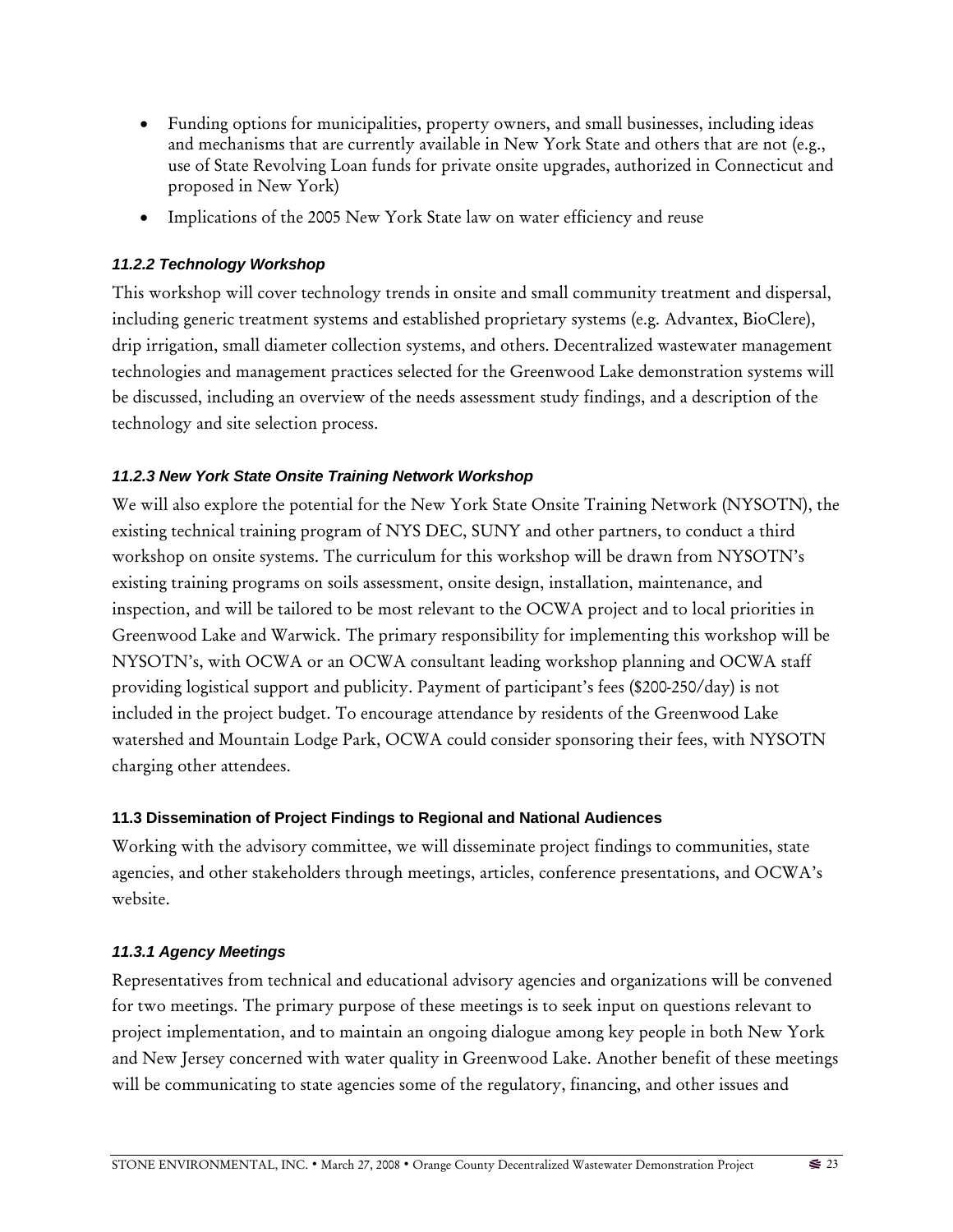obstacles encountered during project implementation. These meetings will build on previous meetings that included many of the same organizations. This task will help to support the value of this project as a demonstration project for the region and NY State, and for other areas in EPA's Region 2, which includes New Jersey. One of these meetings may be held in Albany to facilitate participation by state officials. The other will be held in Orange County and include a tour of the demonstration systems. (Note that these meetings are separate from any meetings with regulatory officials that may be needed regarding the permitting process for demonstration systems.)

OCWA or an OCWA consultant will lead meeting planning, including outreach to key participants to coordinate meeting goals and agenda items. OCWA staff will coordinate meeting location and other logistics. The Stone Team will provide technical input into priority agenda items and meeting goals. One Stone Team representative will participate in each meeting, contingent on scheduling and budget.

### *11.3.2 Conference Presentations*

Project findings will be presented at a minimum of two conferences, including a national conference, such as the annual National Onsite Wastewater Recycling Association (NOWRA) conference, and a conference in Orange County TBD. A written article will also be prepared based on the material presented at each conference, aimed at publications that are not peer-reviewed journals.

Stone Environmental will prepare a presentation and an article for a national conference and publication, with input and comment from OCWA. OCWA or an OCWA consultant will prepare a presentation and an article for a regional conference in Orange County, with input and comment from the Stone Team.

## *11.3.3 Project Website*

The Orange County Water Authority will maintain a website charting the progress of this demonstration project. The Stone Team will work with OCWA to provide the content for this site. Information hosted on the website may include:

- Project newsletters
- Project reports
- PowerPoint presentations
- Photographs of demonstration system installation
- Demonstration system performance data
- Advertisements of public meetings
- Links to additional information resources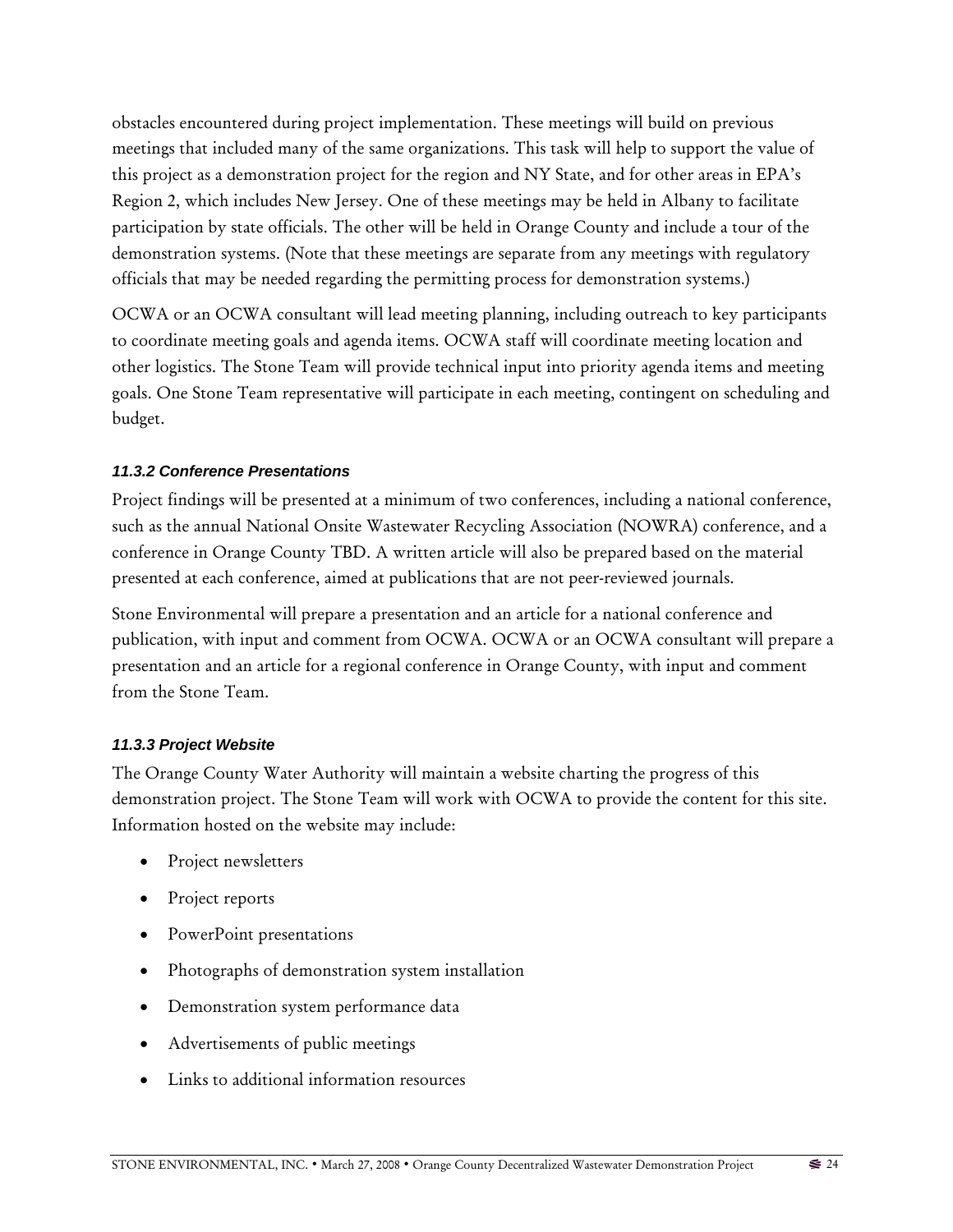## **TASK 12. GREENWOOD LAKE WASTEWATER MANAGEMENT PLAN**

A conceptual wastewater management plan will be developed for the Village of Greenwood Lake and areas of the Town or Warwick within the Greenwood Lake watershed. This plan will be based on the findings of the needs assessment, wastewater treatment train evaluation, analysis of phosphorus removal approaches, and the energy and economic comparison, and input from local officials, regulators, and the public. The plan will describe:

- Areas most vulnerable to contamination by improperly treated wastewater
- Wastewater treatment technologies with broad applicability in the Greenwood Lake watershed
- Phosphorus removal measures from source reduction to the design of the dispersal system, and where in the watershed these measures are most needed
- Energy efficiency and electricity conservation goals
- Options for new treatment capacity to facilitate revitalization of Main Street in the Village of Greenwood Lake
- Financing mechanisms and potential sources of funding for wastewater improvements
- Recommendations for future research and demonstration projects

### **TASK 13. REPORTING**

### **13.1 Quarterly Progress Reports**

Stone Environmental will submit a progress report to OCWA on a quarterly basis. The progress reports will be 1-2 page summaries of the work performed in the last quarter and the work to be accomplished in the next quarter. The progress reports will be in a letter format and shall include the specific information requested in the Statement of Work contained in OCWA's agreement with NYSERDA.

#### **13.2 Final Project Report**

After conclusion of the monitoring program, a final report will be drafted meeting both EPA and NYSERDA requirements. A draft report will be submitted to OCWA, EPA, and NYSERDA for review and comment. The final report shall include a summary of the project including methods and results of the needs assessment; review of phosphorus management alternatives in decentralized wastewater applications; demonstration system selection, installation, and monitoring; a comparison of the energy and economic benefits of decentralized wastewater management versus a conventional, centralized wastewater treatment system; and recommendations for future research and demonstration projects. The report will also describe steps required to implement the Greenwood Lake Wastewater Management Plan (Task 12). Eight printed copies of the final report are anticipated.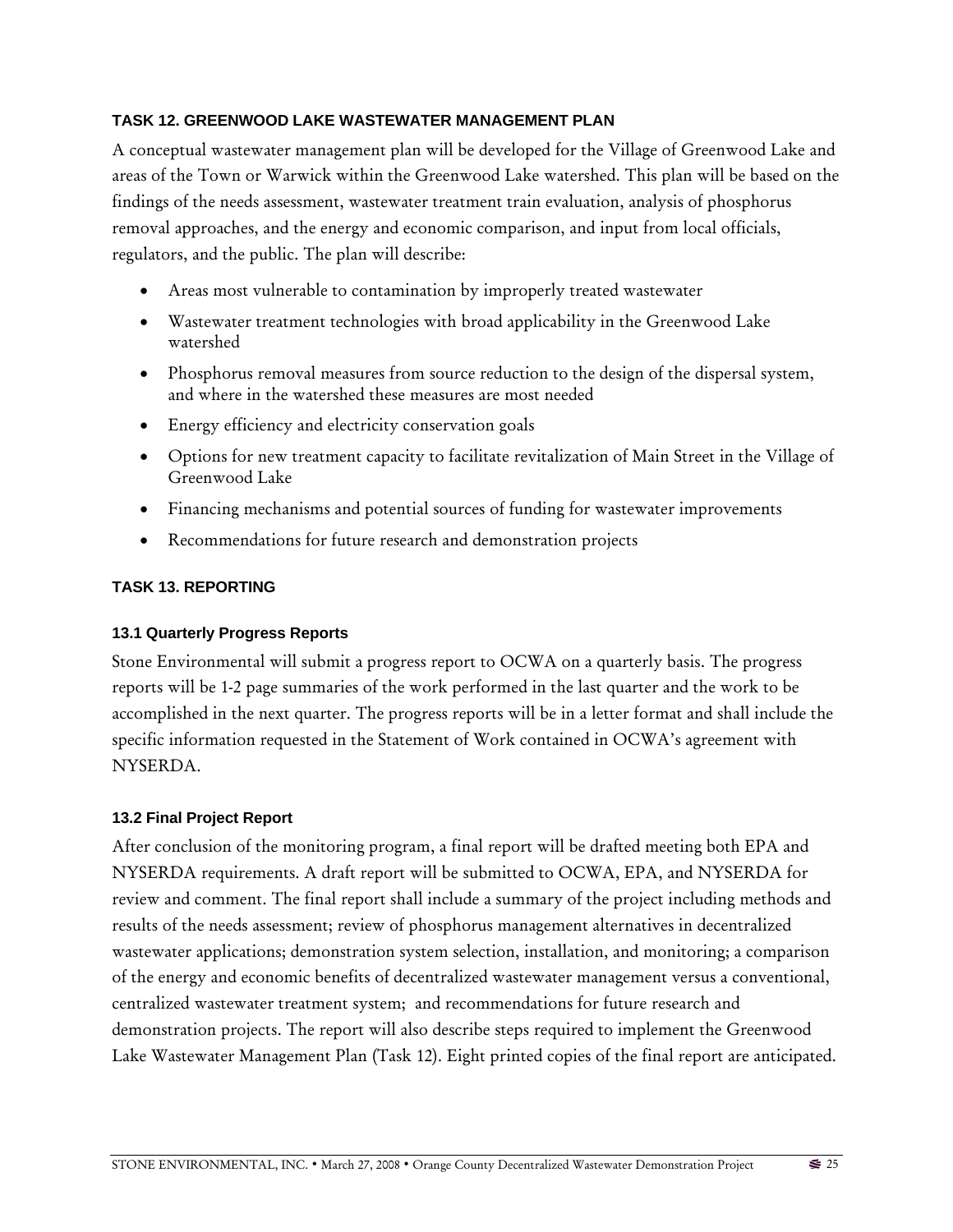## **TASKS LED OR ASSISTED BY OCWA AND MUNICIPAL PARTNERS**

The following table summarizes the tasks in which OCWA, the Village of Greenwood Lake, and the Town of Warwick are expected to play significant roles. Where a lead role is specified, the Stone Team expects to provide support. This task list in not all-inclusive—collaboration is expected to be ongoing throughout the project; however these are the major roles envisioned for project partners.

| <b>Task</b>                                              | Task No. | <b>Role</b>                   |
|----------------------------------------------------------|----------|-------------------------------|
| <b>Orange County Water Authority</b>                     |          |                               |
| <b>Grant Administration</b>                              | 4.1/4.2  | Lead                          |
| <b>NEPA/SEQR Compliance</b>                              | 4.3      | Lead                          |
| Legal Arrangements for Demonstration Site Testing        | 5.3      | Lead                          |
| Legal/Financial Arrangements for Demonstration Sites     | 6.4      | Lead                          |
| <b>Final Selection of Demonstration Sites</b>            | 6.5      | Consultation                  |
| Local/County/State Permitting                            | 6.9      | Payment of permit fees        |
| <b>Bidding Process</b>                                   | 7.1      | Lead                          |
| <b>Newsletter</b>                                        | 11.1.1   | Lead                          |
| Presentations to Homeowner Associations and Local Boards | 11.1.2   | Lead                          |
| <b>Press Releases</b>                                    | 11.1.3   | Lead                          |
| <b>Public Advisory Committee Meetings</b>                | 11.1.4   | Coordination/logistics        |
| Case Study                                               | 1.1.5    | Lead                          |
| Training Program (3 workshops)                           | 11.2     | Lead                          |
| <b>Agency Meetings</b>                                   | 11.3.1   | Lead                          |
| <b>Conference Presentations/Articles</b>                 | 11.3.2   | Participant                   |
| <b>Project Website</b>                                   | 11.3.3   | Lead                          |
|                                                          |          |                               |
| Village of Greenwood Lake/Town of Warwick                |          |                               |
| Identification of Candidate Demonstration Sites          | 5.2      | Participant                   |
| <b>Characterization of Candidate Demonstration Sites</b> | 6.1      | Public works assistance       |
| <b>Final Selection of Demonstration Sites</b>            | 6.5      | Participant                   |
| Septic Information Records Management System             | 10       | Collaborator (Town only)      |
| Presentations to Homeowner Associations and Local Boards | 11.1.2   | Facilitator                   |
| <b>Press Releases</b>                                    | 11.1.3   | Reviewer                      |
| <b>Public Advisory Committee Meetings</b>                | 11.1.4   | Participant (Village to host) |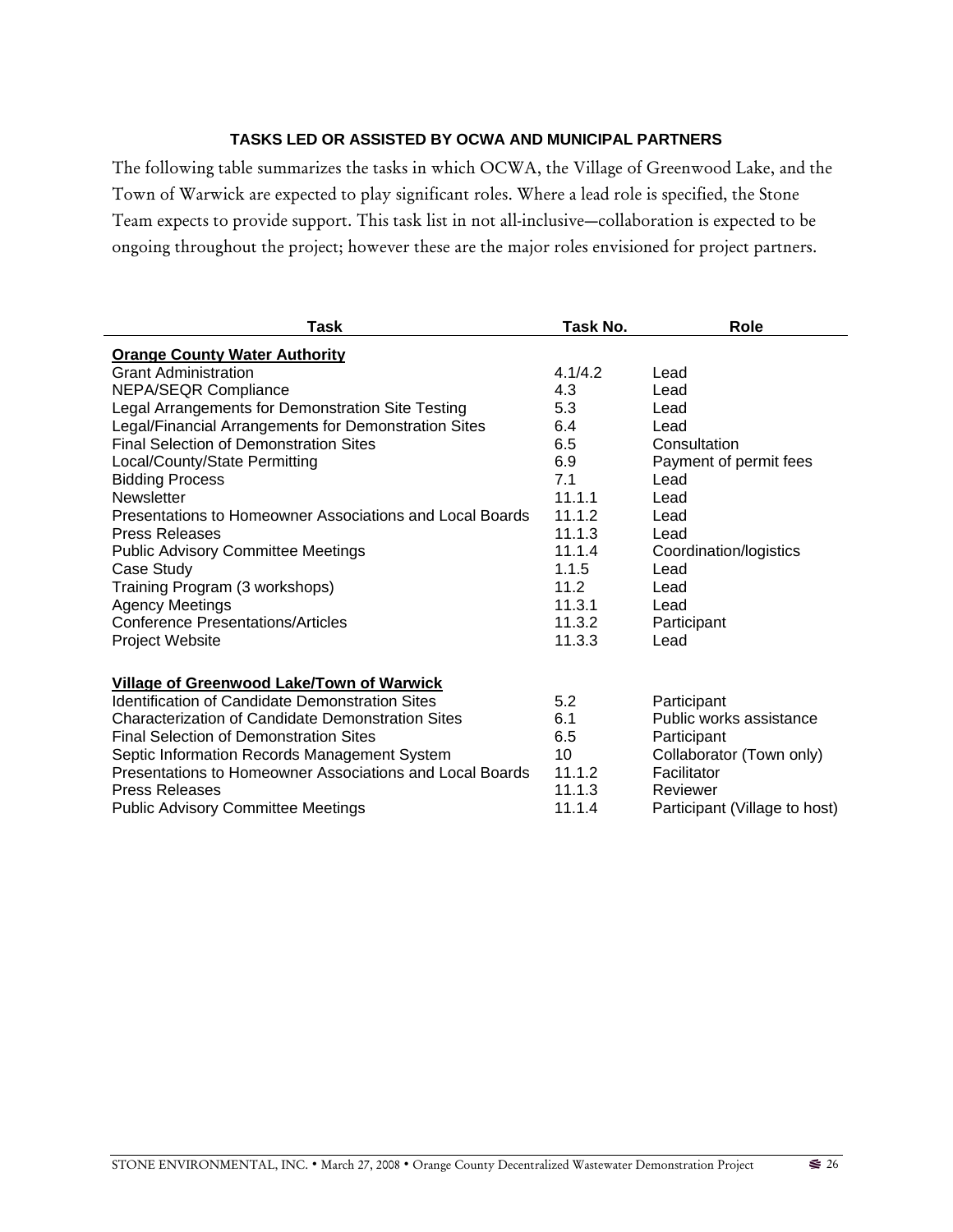#### **PROJECT ENHANCEMENTS**

There are many valuable tasks that could be accomplished in this project with additional funding or if construction costs are lower than estimated. If additional funding is secured or construction funds are reallocated, some of our preliminary ideas include:

- 1. Incorporate a conceptual design phase prior to final design, to allow for feedback on the wastewater treatment system designs. Budget constraints required stripping of the conceptual design phase from the workplan.
- 2. Develop a data layer showing the estimated phosphorus sorption potential of soils in the Greenwood Lake watershed, based on analysis of samples of the major soils in the watershed. Samples in each of the major soil series would be sampled to a depth of approximately six feet. These data would be extrapolated to the watershed based on USDA-NRCS soils mapping. This datalayer would demonstrate where the P sorption potential of soils is likely adequate for onsite wastewater dispersal and where advanced treatment to remove phosphorus is likely necessary. This would be a unique contribution to wastewater management nationally.
- 3. Digitize all OWTS permit data (including plans) in the study area. Develop a geographic data base using GIS to show system age, system type, and estimate design flows for all OWTS in study area. This should be designed so it can be updated by local officials to keep the information up to date.
- 4. Install clusters of onshore and offshore piezometers/monitoring wells in shoreline areas of Greenwood Lake where septic systems are and are not present to determine groundwater flux into the lake. Where groundwater flux is toward the lake, collect water quality samples for phosphorus constituents in both onshore and offshore sampling locations
- 5. Perform water quality monitoring in Greenwood Lake to develop a more accurate assessment of wastewater impacts to the Lake. Indicators of wastewater contamination that could be sampled include optical brighteners, caffeine, and indicators of human pathogens.
- 6. Conduct an aggressive source reduction campaign to reduce phosphorus loads entering the wastewater stream. Activities such as discontinuance of phosphorus containing dishwasher detergents and elimination of garbage macerators could be promoted through education and incentives.
- 7. Expand the Greenwood Lake Wastewater Management Plan to include greater specificity regarding wastewater flows and clustering options, including siting of dispersal areas for potential cluster systems.